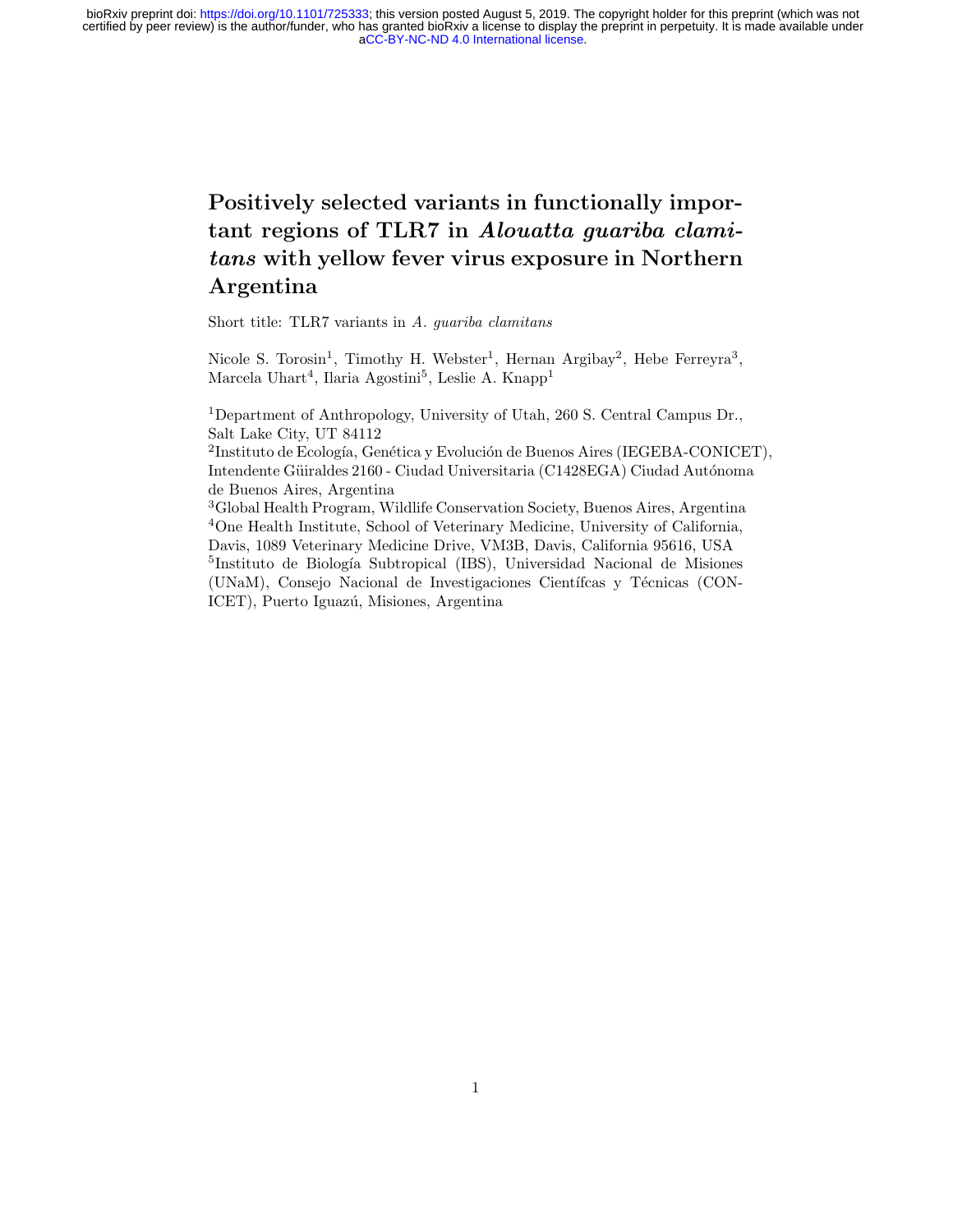### 1 Abstract

In 2007-2009, a major yellow fever virus (YFV) outbreak in Northern Argentina decimated the local howler monkey (*Alouatta*) population. We explored the relationship between Toll-like receptor (TLR) 7 and TLR8 gene variation and YFV susceptibility using samples from Alouatta individuals alive before the YFV outbreak, individuals that died during the outbreak, and individuals that survived the outbreak and are alive today. We measured genetic divergence between Alouatta YFV exposure groups and evaluated Alouatta-specific substitutions for functional consequences. We did not find different allele frequencies in the post-YFV exposure Alouatta group compared to the pre-exposure group. However, we identified three nonsynonymous variants in TLR7 in A. guariba clamitans. Two of these substitutions are under positive selection in functionally important regions of the gene. These unique coding differences in  $A$ . quariba clamitans may affect YFV resistance, but more work is necessary to fully explore this hypothesis.

# 2 Key words

Toll-like receptors, yellow fever, howler monkeys, immunity, Argentina

# 3 Introduction

Yellow fever virus (YFV) is a single-stranded (ss) RNA virus endemic to Africa and South America that causes hemorrhagic disease (Beasley, McAuley, & Bente, 2014). It was introduced to the Americas on slave trade ships from Africa about 400 years ago (Bryant, Holmes, & Barrett, 2007). Soon after, the virus established a sylvatic cycle, meaning transmission involving non-human primates and mosquitoes (Hanley et al., 2013). Today, the virus continues to circulate among humans and non-human primates in Northern Argentina (Holzmann et al., 2010; Goenaga et al., 2012) (Figure 1).

New World primates are generally more susceptible to YFV than Old World primates due to relatively recent exposure (Hanley et al., 2013). New World primates have likely not experienced host-pathogen interaction with YFV for enough time to evolve resistance (Hanley et al., 2013). The members of the genus Alouatta (howler monkeys) are particularly susceptible to this flavivirus and usually die within a week of infection (Bicca-marques & Freitas, 2010; Ministério da Saúde, 2014).

When human and non-human primate YFV transmission cycles come into contact, the risk of a sylvatic outbreak and howler monkey mortality from YFV increase. In 1966, a sylvatic YFV outbreak occurred in Argentina (Bejarano, 1979). Researchers found three dead howler monkeys and reported several human cases (Crespo, 1974; Holzmann et al., 2010). After another outbreak in 2001 in Brazil near the Argentine border, researchers found eighty deceased brown howler monkeys (Holzmann et al., 2010; Sallis, de Barros, Garmatz,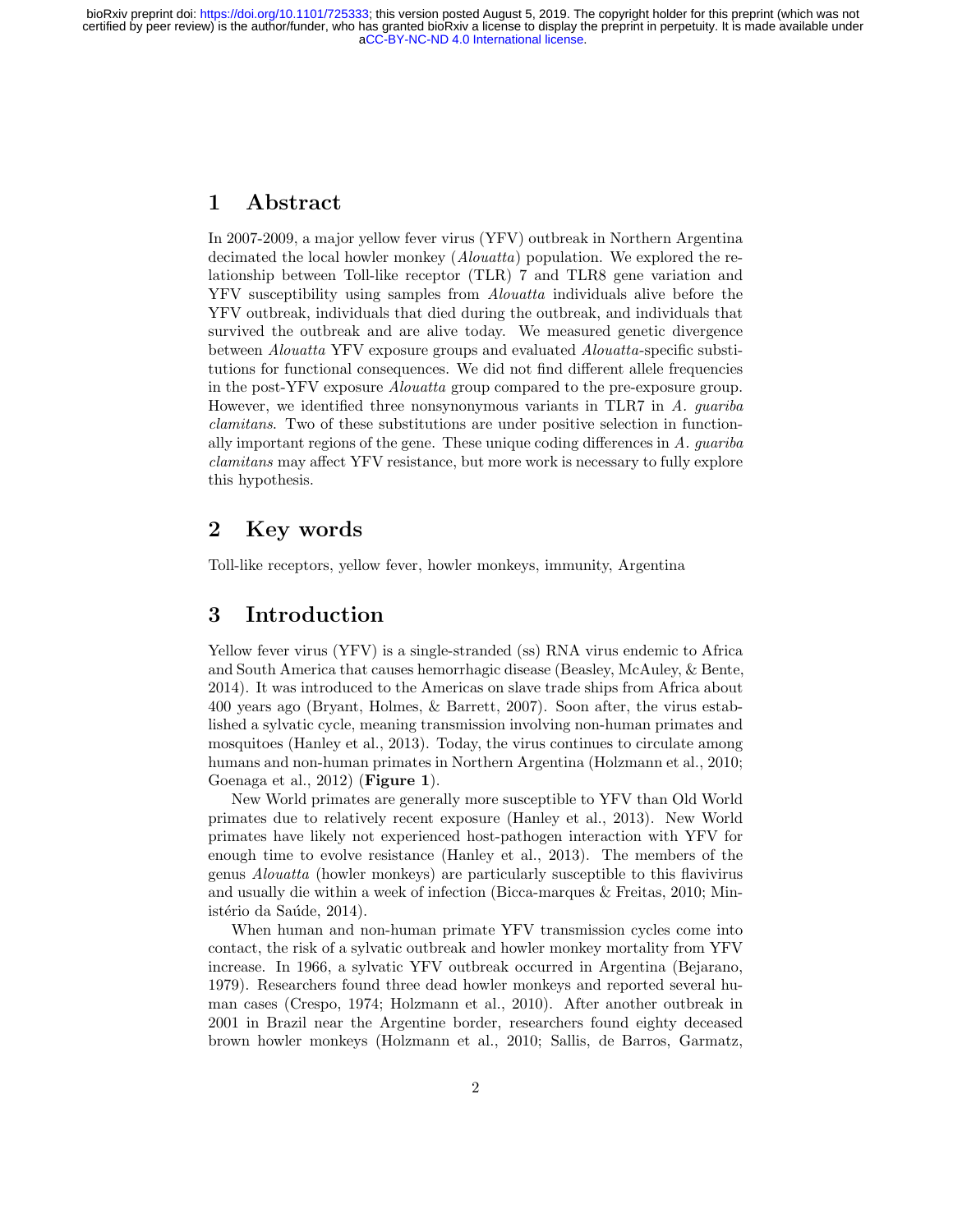Fighera,  $&$  Graça, 2003).

In 2007-2009, Alouatta caraya (black and gold howler) and A. guariba clamitans (brown howler) in Northern Argentina and Brazil suffered mass population reductions due to a YFV outbreak (Moreno et al., 2013; Holzmann et al., 2010; Bicca-marques & Freitas, 2010). This outbreak was potentially exacerbated by the deforestation of the Atlantic forest over the last 50 years (Di Bitetti, Placci, Brown, & Rode, 1994; Holzmann et al., 2010). Deforestation resulted in the intrusion of humans into the howler monkey habitat, increasing the likelihood of a YFV infected human transmitting the virus to howler monkeys (Figure 1) (Hanley et al., 2013). Additional factors such as non-human primate distribution, annual rainfall, and temperature can affect the chance of an outbreak as well (de Almeida et al., 2019).

The 2007-2009 outbreak provided a unique opportunity to study genetic differences between Alouatta individuals exposed and not exposed to YFV. We generated A. guariba clamitans and A. caraya immune gene sequences to compare genetic variants between individuals alive before the YFV outbreak, those that died during the outbreak, and individuals that survived the outbreak. We hypothesized that the surviving howler monkeys may possess advantageous genetic variants inherited from monkeys alive prior to the most recent YFV outbreak and that those that died of YFV in 2007-2009 may have lacked those variants. Alleles at greater frequency in Alouatta individuals alive after the 2007-2009 YFV outbreak may have been advantageous in the individual survival for this extremely susceptible species.

Previous work found positively selected genetic variants within Toll-like receptor (TLR) 7 and TLR8 in A. guariba clamitans and A. caraya that are unique to one or both species compared to Old and other New World primates (Torosin, Argibay, Webster, Corneli, & Knapp, 2019). Polymorphisms in TLR7 and TLR8 have been implicated in progression of other diseases, making these two genes strong candidates to study genetic variation that affects susceptibility to YFV (Mandl et al., 2011; Kawai & Akira, 2010; Cook, Pisetsky, & Schwartz, 2004).

## 4 Methods

#### 4.1 Sample collection

This study focuses on El Parque Provincial El Piñalito in Misiones, the northernmost province of Argentina. In this park, A. guariba clamitans (brown howler) and A. caraya (black and gold howler) live sympatrically (Agostini, Holzmann, & Di Bitetti, 2010). After the YFV outbreak in 2007-2009, Holzmann and colleagues (Holzmann et al., 2010) found a total of 39 A. caraya and 20 A. guariba clamitans deceased in Misiones province. In El Piñalito, they found seven of each Alouatta species dead. RT-PCR for Flavivirus confirmed YFV infection in dead howlers in the area (Holzmann et al., 2010).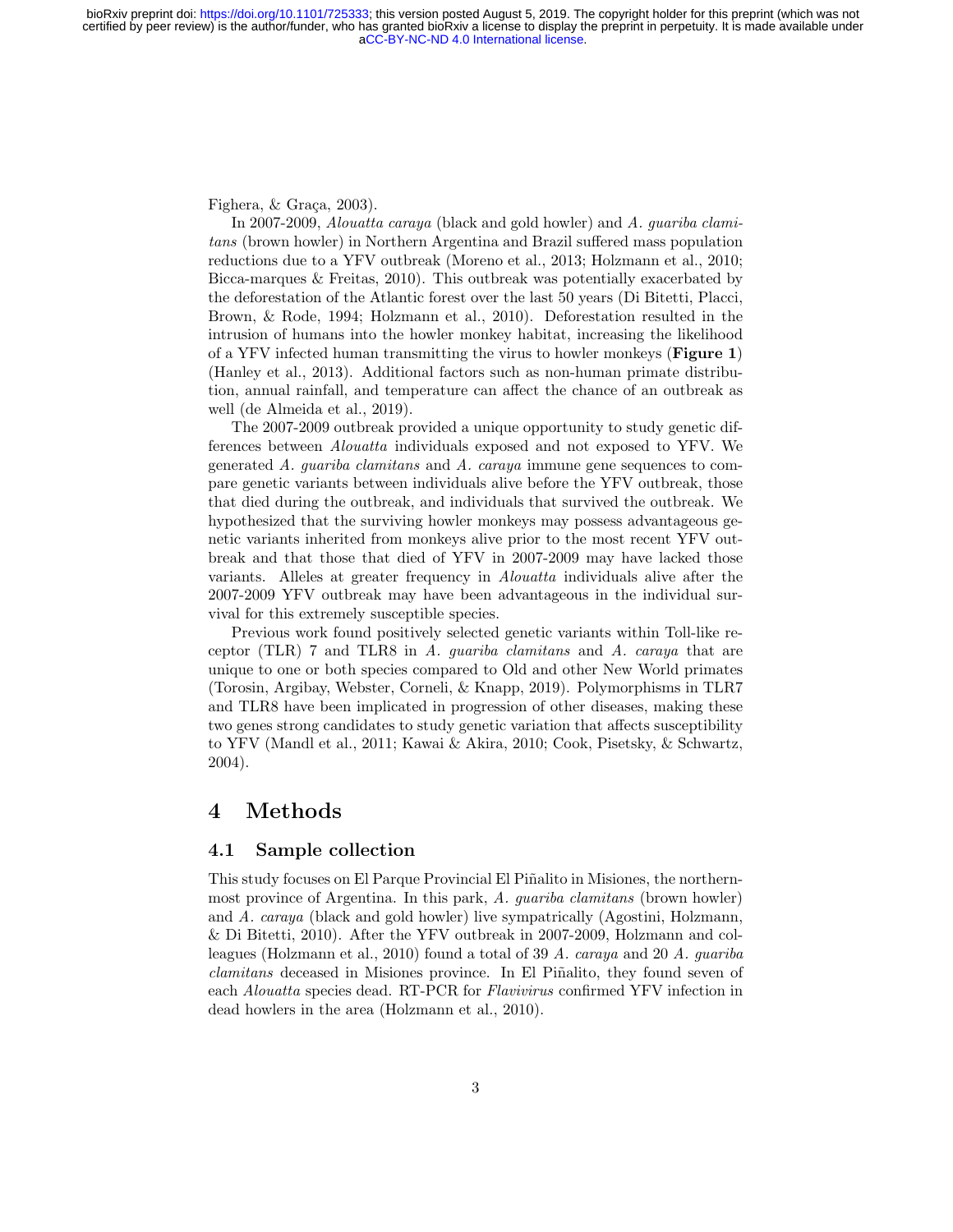#### 4.2 Sample collection

In 2017 we collected samples from taxidermied museum skins from Alouatta living in Misiones and the neighboring province, Corrientes, between 1949-1967. These individuals may have been exposed to YFV in the 1954 (Vezzani & Carbajo, 2008) or the 1966 outbreak (Bejarano, 1979), but since these outbreaks affected few monkeys and deforestation was not yet leading to mass exposure of human populations to *Alouatta*, we consider this possibility unlikely. To collect samples, we removed 1-1.5 cm of skin from three A. carava  $(AC)$  individuals and one A. guariba clamitans (AGC). We stored each sample in a sterile 1.5 ml Eppendorf tube at ambient temperature until DNA extraction.

We collected liver samples from YFV positive and negative A. caraya deceased in Misiones between 2007-2009 as part of a YFV epizootic research project conducted by WCS-Global Health Program (Figure 2). We stored AC tissue 1 and AC tissues 3-6 at  $-70\degree C$  in 100% ethanol and (AC tissue 2) in 100% ethanol. To confirm the cause of death, we tested the samples for YFV using RT-PCR and histopathological diagnosis.

We returned to El Piñalito Provincial Park, Misiones, Argentina in 2017 to determine whether any Alouatta were living in this region and to collect fecal samples. We collected fecal samples under contract with the Ministerio de Ecolog´ıa y Recursos Naturales Renovables de Misiones Provincia, Provision number 028, file number 9910-00054/17. We placed recovered fecal pieces in sterile 15 ml collection tubes with RNAlater. We extracted DNA from fecal samples in Argentina. We used a Zymo extraction kit (Irvine, CA) with a modified protocol to target host DNA from fecal samples. We transported feces and extracted DNA to Buenos Aires under transport permit number 001494 issued by the Presidencia de la Nación Secretaría de Ambiente y Desarrollo Sustentable. We exported feces and extracted DNA from Argentina under CITES export permit 042117 and CDC import permit number 2017-03-014. We also extracted DNA from feces at the Molecular Genetics Laboratory at the University of Utah using the same Zymo extraction kit (Irvine, CA) with a modified protocol. Locations of all collected samples can be found in Table 1.

#### 4.3 Sample verification

We genotyped all samples collected from living *Alouatta* using published microsatellite protocols (Api06, Apm 01, and Apm04) (Cortés-Ortiz, Mondragón, & Cabotage, 2010) to ensure that each was collected from a unique individual. We separated PCR products on an 8% acrylamide gel (**Figure S1**) to determine microsatellite allele sizes.

To determine the sex of the museum and fecal samples, we amplified the SRY region using published protocols (Cortés-Ortiz et al., 2007; Di Fiore, 2006). We used Sanger sequencing (University of Utah Sequencing Core) on the SRY products. We considered samples to come from males if we successfully recovered SRY sequences with no ambiguities in the chromatograms.

Due to the age of the museum tissue samples, we measured DNA damage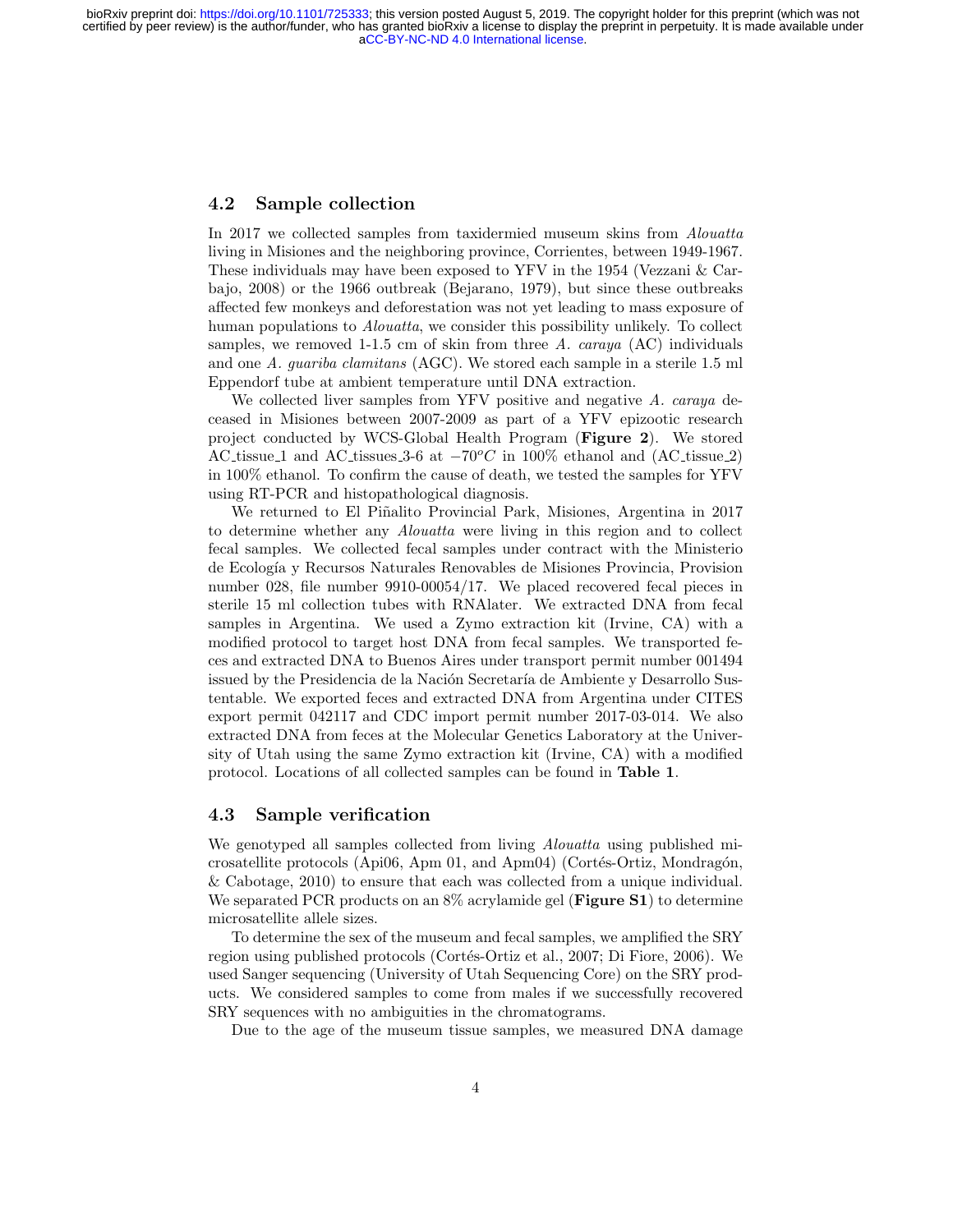using mapDamage2.0 software (Jónsson, Ginolhac, Schubert, Johnson,  $&$  Orlando, 2013). DNA damage results in deamination of cytosine and guanine resulting in an excess of tyrosine and adenine substitutions, especially at the ends of sequencing reads (Briggs et al., 2007).

#### 4.4 Shotgun sequencing and data processing

We shotgun sequenced the tissue sample with the highest concentration of DNA (AC\_tissue\_1) to create a reference for TLR7 (exons 1, 2, and 3), TLR8 (exons 1 and 2) and mtDNA genes ND1, ND2, and CO1. We sequenced mtDNA regions in order to compare genetic diversity at other loci to TLR7 and TLR8. The University of Utah Huntsman Cancer Center Sequencing Core prepared and shotgun sequenced the samples on an Illumina HiSeq 2500. We used BWA software (Li, 2013) to align Alouatta reads to the human reference genome (hg19) (1000 Genomes Project Consortium et al., 2015) and an unpublished A. palliata reference genome (A. Burrell, personal communication, 2018). Aligned BAM files were filtered to include only reads of MAPQ > 60 (Li, 2011). We used SPAdes software to create a consensus sequence for Alouatta TLR7 and TLR8 from the alignment (Bankevich et al., 2012) (Supplementary Methods).

#### 4.5 Targeted sequencing

Using consensus TLR7, TLR8, ND1, ND2, and CO1 sequences we created a custom Ampliseq library (IAD149391-168, LifeTechnologies, Austin, TX) to perform targeted sequencing on the remainder of our samples. The University of Utah Sequencing Core completed targeted sequencing of the A. caraya and A. guariba clamitans samples using an Ion PGM and standard library kit protocols. To process the sequencing reads, we first trimmed the ends of the targeted sequencing data to remove erroneous sequencing and filtered fastq reads to maq > 20 using BBDuk (http://jgi.doe.gov/data-and-tools/bb-tools/). Second, we aligned trimmed fastq reads for each sample to the A. caraya TLR7, TLR8, ND1, ND2, and CO1 reference sequences using BWA software (Li, 2013). We used Freebayes software (Garrison & Marth, 2012) to jointly call variants in each species separately, and then merged the VCF files for analysis with bcftools (Li et al., 2009). We used vcftools to remove indels and filter all sites with GQ  $<$  30 (Danecek et al., 2011). We omitted samples with greater than  $40\%$  data missing for TLR genes. After removing samples with too much missing data we removed sites where all samples were monomorphic or all data was missing. Finally, we excluded variable sites where more than six of the thirteen final samples (Table 2) were missing data. GenBank (Clark, Karsch-Mizrachi, Lipman, Ostell, & Sayers, 2016) accession numbers for all sequences can be found in Table S1.

TLR7 and TLR8 are on the X chromosome in humans (Shen et al., 2010). However, Alouatta have multiple sex chromosomes. A. caraya females have four X chromosomes and males have two X and two Y chromosomes, while A. guariba clamitans females have six X chromosomes and males have three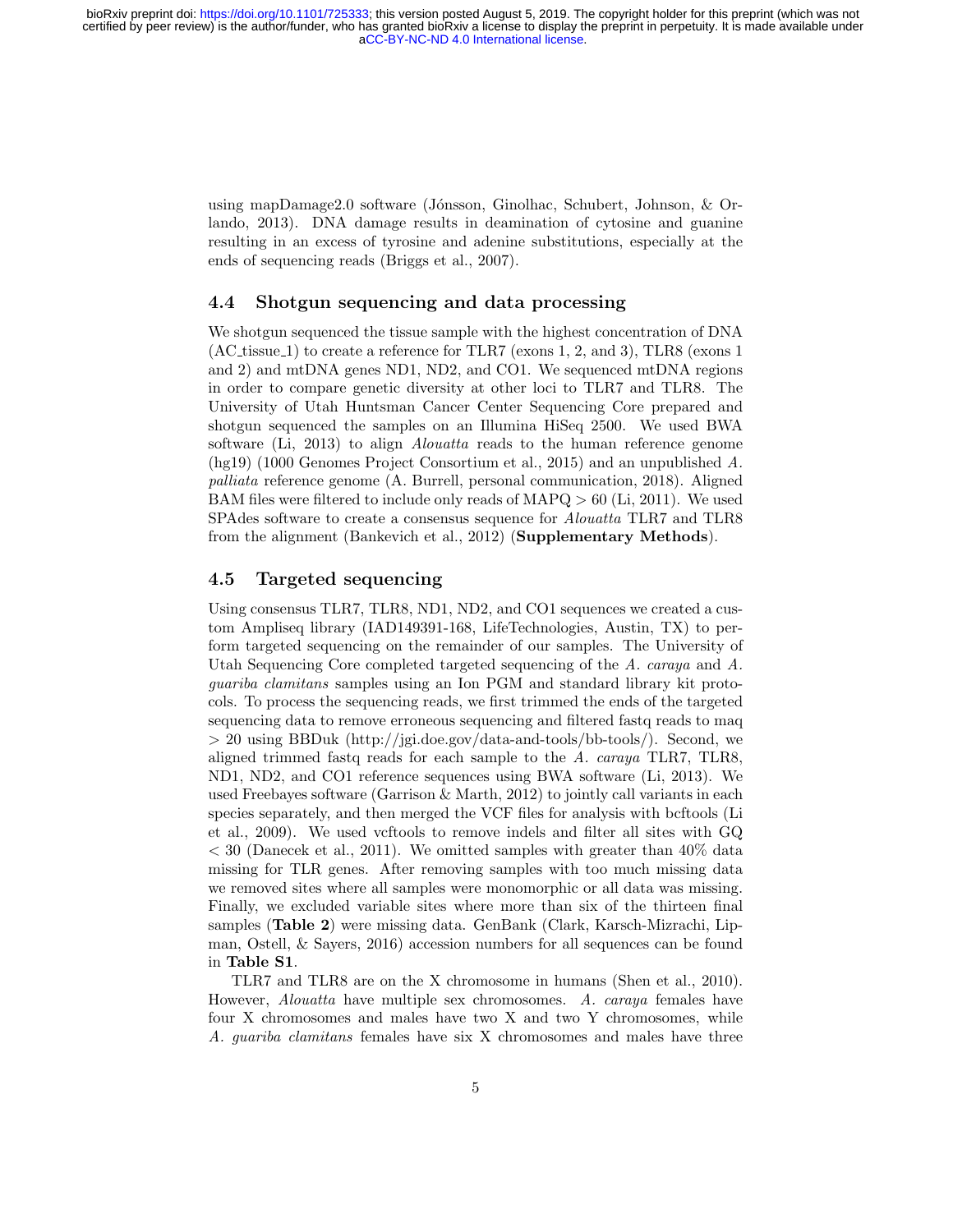X chromosomes and two Y chromosomes (Steinberg, Nieves, & Mudry, 2014). Therefore, because males in both species have at least two X chromosomes, we did not correct male genotypes to be haploid, as is commonly done with human data. FreeBayes assumes that the genome is diploid when calling variants (Garrison & Marth, 2012). However, given that TLR7 and TLR8 are highly conserved (coding region identity between humans and Alouatta: TLR7 95.8%, TLR8 100%) we did not change the ploidy settings.

#### 4.6 Analysis

We conducted principal component analyses (PCA) using FlashPCA (Abraham, Qiu, & Inouye, 2017) to assess how our samples clustered based on mtDNA and TLR data separately. We used DnaSP6 (Rozas et al., 2017) to measure nucleotide diversity  $(\pi)$  (Nei, 1987) within each species and Dxy, the mean number of pairwise differences (Takahata & Nei, 1985), between the following groups: A. caraya samples "Pre", "Exposed", and "Post" and A. guariba clamitans "Pre" and "Post" (Table 3, Table 2). DnaSP6 only considers sites without missing data in analyses (Rozas et al., 2017). We explored genetic differences between the exposure groups, revealed by PCA and Dxy, for functional implications.

We compared the coding region of A. guariba clamitans and A. caraya with other primates of various YFV susceptibility. We obtained coding regions of TLR7 and TLR8 for New World and Old World primates from GenBank and dnazoo.org (Dudchenko et al., 2017) (Table S2). A. Burrell provided TLR7 and TLR8 sequences for A. palliata. We aligned DNA sequences using MEGA7 (S. Kumar, Stecher, & Tamura, 2016) and confirmed protein translation of TLR7 and TLR8 using reference NP 057646.1 and NP 619542.1, respectively. We aligned and edited TLR7 and TLR8 protein translations for all species using Aliview (Larsson, 2014).

We evaluated nonsynonymous changes in the coding region in A.quariba clamitans and A. caraya compared to the other primates in the alignment to identify variants potentially important to the survival of the individuals alive post-YFV outbreak.

### 5 Results

#### 5.1 Samples and sequences

Sighting of A. caraya at El Piñalito Provincial Park in 2017 was the first in eight years. Sightings of A. guariba clamitans were the first in three years (I. Agostini, personal communication, 2019). We saw two A. caraya, one male and one female. We saw two groups of A. quariba clamitans, one with six individuals, including a juvenile, and one with three individuals. Microsatellite analysis revealed that we obtained fecal samples from one A. caraya and two A. guariba clamitans.

We generated sequences for nuclear genes TLR7 exons 1 (221 bp), 2 (196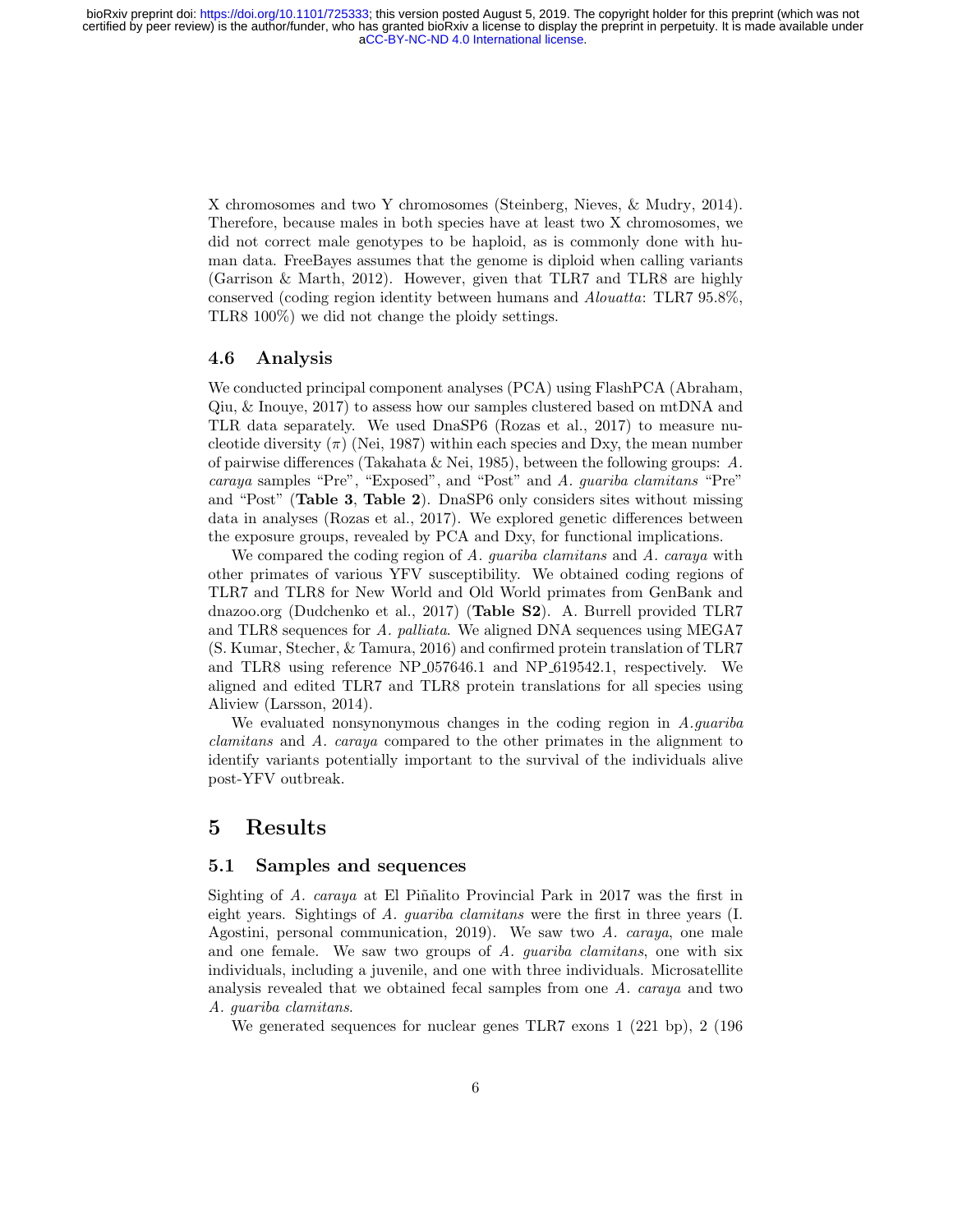bp), and  $3(5635)$ , and TLR8 exons  $1(201$  bp) and  $2(4217$  bp). Additionally, we generated sequences for mtDNA genes ND1 (1075 bp), ND2 (1145 bp), and CO1 (1742 bp). We confirmed sex for the thirteen individuals (Table 3, Table 2). Most samples contained some missing data due to age of the tissue and skin samples and DNA fragmentation in fecal samples (Frantzen, Silk, Ferguson, Wayne, & Kohn, 1998). We did not detect post-mortem DNA damage in the museum samples (Table S3).

### 5.2 PCA

We created principal component plots for nuclear and mtDNA genetic loci using variant files filtered for completely monomorphic sites and sites with  $> 45\%$ missing data. In our mtDNA and TLR principal component analyses, individuals clustered by species, not by YFV exposure status (Figure S2, Figure S3).

#### 5.3 Diversity and divergence within each species

Nucleotide diversity within each species, A. caraya and A. guariba clamitans, is low (Table 4). We observed no polymorphic sites in TLR7 and TLR8 within each species and very little variation at the mtDNA loci.

Comparisons of TLR7 and TLR8 sequences between the exposure groups within each species resulted in a Dxy value of zero (or  $n/a$  when there was only one total segregating site between the two groups being analyzed) (Table S4, Table S5). Dxy values for mtDNA between the groups are low (Table S4, Table S5). Thus, our results do not support our hypothesis regarding genetic differences between exposure groups. There are no genetic differences in TLR7 and TLR8 in the YFV surviving Alouatta individuals compared to those alive prior to the YFV outbreak or those exposed to YFV.

#### 5.4 Coding sequence variation between species

While we did not observe divergence among the YFV exposure groups within each species, TLR7 and TLR8 sequences differ between A. guariba clamitans and A. caraya. Moreover, a number of these differences result in nonsynonymous amino acid changes compared to other primates. We identified four nonsynonymous variant sites in A. guariba clamitans compared to other primates. Two of these sites cause a biochemical property difference in the amino acid sequence. Both of these sites have been found to be positively selected (Torosin et al., 2019) (Table 5). Four nucleotide variants in  $\tilde{A}$ . *quariba clamitans* result in a synonymous change (Table S6).

All but one of the nucleotide differences (TLR7 codon 241) in A. caraya are synonymous (Table S7). The lone exception is a heterozygous variant in sample AC tissue 2 at codon 241, resulting in an amino acid change.

We hypothesized that the surviving howler monkeys may possess advantageous genetic variants inherited from monkeys alive prior to the most recent YFV outbreak and that those that died of YFV in 2007-2009 may have lacked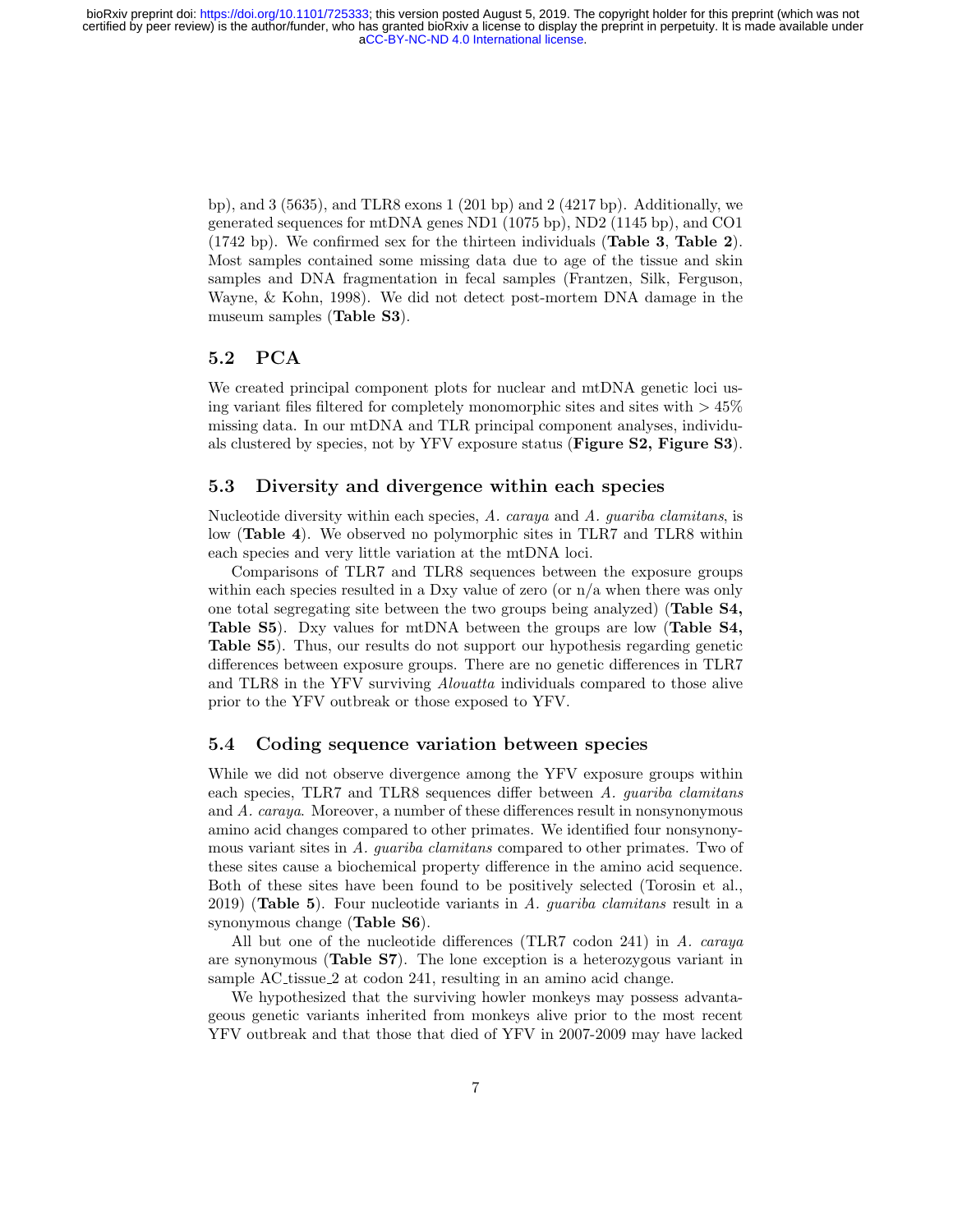those variants. Alleles at greater frequency in Alouatta individuals alive after the 2007-2009 YFV outbreak may have been key in the individual survival for this extremely susceptible species.

# 6 Discussion

Our results did not support our hypothesis that surviving howler monkeys possess advantageous genetic variants at greater frequency than those alive before the YFV outbreak. Overall, we observed very little genetic variation within each Alouatta species. This is unsurprising for the highly conserved TLR7 and TLR8 and in line with results from other primates (Quach et al., 2013). The low diversity within the mtDNA is also expected. Limited polymorphism is thought to result from population expansion due to climatic changes at the start of the Holocene (Ascunce, Hasson, Mulligan, & Mudry, 2007). The mtDNA nucleotide diversity in our study is even lower than in previous studies despite the geographic and temporal variation of our samples. The small sample size and use of coding regions for analysis rather than the control region may be responsible for this.

Despite a lack of polymorphism within species, we identified nonsynonymous differences between species. Of the three nonsynonymous substitutions we identified in TLR7 of A. *quariba clamitans*, we found evidence that two are under positive selection (TLR7 codons 538 and 721) (Torosin et al., 2019) (Table 5). These two variants were identified in all A. *guariba clamitans* in this study and are unique to the species. The variants are within the extra-compartmental LRR region important in pathogen detection (H. Kumar, Kawai, & Akira, 2011). TLR7 codon 538 is in the binding region of the protein and directly interacts with ssRNA viruses such as YFV (Wei et al., 2009). The amino acid change to serine from proline at TLR7 codon 538 results in a biochemical change. The GERP score of this site is 5.84, indicating that it is extremely constrained throughout evolution (Cooper et al., 2005) and the BLOSUM62 score is -1, meaning that this substitution is not expected by chance (Henikoff & Henikoff, 1992). It is noteworthy that within a functionally important and evolutionarily constrained region, there is an amino acid change present in one species and the site is under positive selection solely in that species. The amino acid change at TLR7 codon 721 in A. guariba clamitans is also unique to the species. While the GERP score is lower, 1.2, it is still positive and has a BLOSUM score of -1, indicating evolutionary constraint at this locus (Henikoff & Henikoff, 1992). One of the other variants in A. guariba clamitans (TLR7 codon 563) results in an amino acid that is present in YFV resistant genera such as Cebus.

A. caraya shows only nonsynonymous changes within TLR7 and TLR8. One anomaly is AC tissue 2. This is an interesting sample due to numerous heterozygous variants within the third exon of TLR7. This sample is from one of the tracked *Alouatta* groups (Agostini et al., 2010) in El Parque Piñalito that died from YFV (Holzmann et al., 2010). One of the heterozygous variants results in an amino acid that is fixed in all other New World primates (glycine). The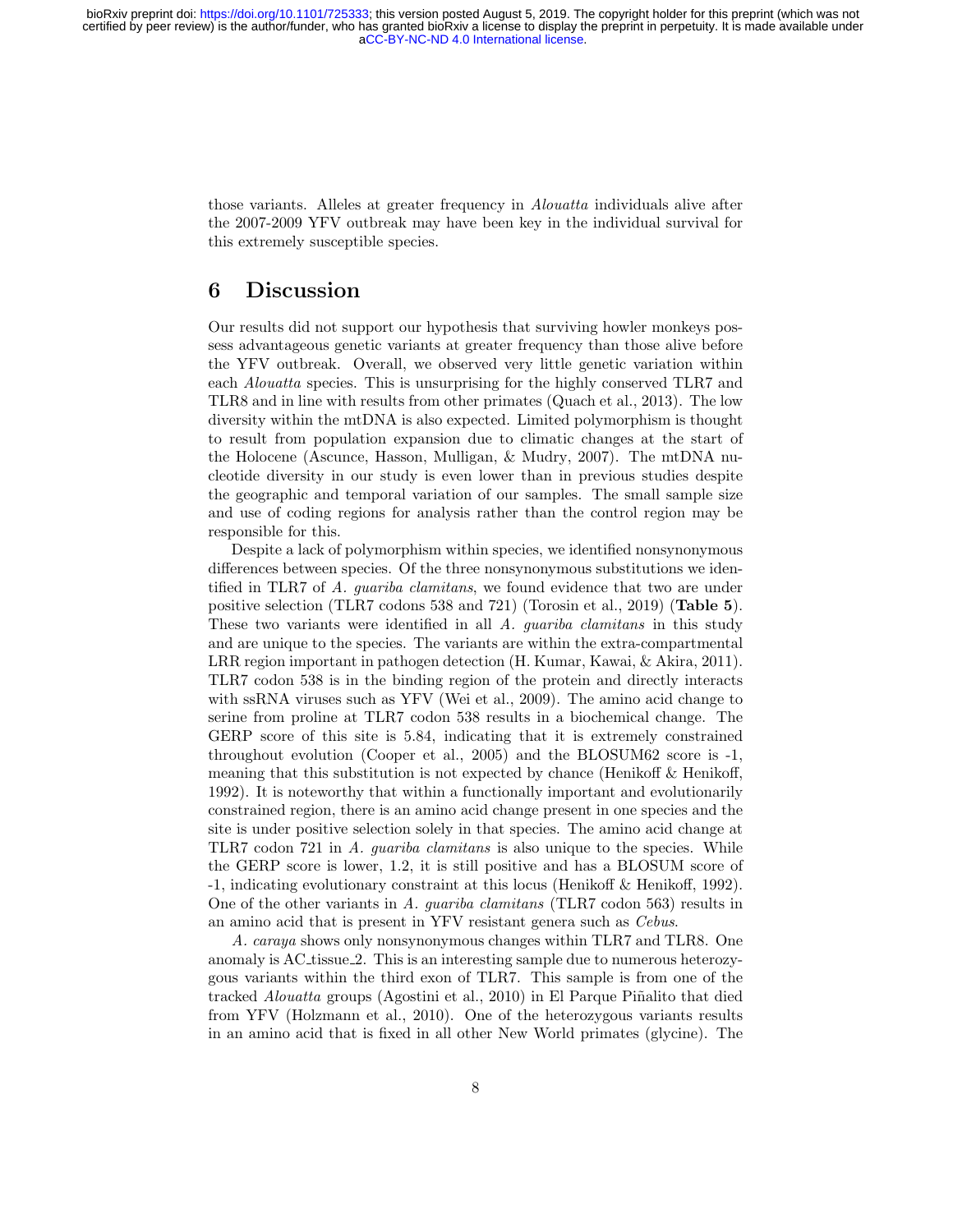second variant results in the amino acid that is fixed in Old World primates (aspartic acid). Neither pre-YFV museum samples nor YFV surviving samples possessed these variants. More samples from  $A$ . caraya from El Parque Piñalito are necessary to determine if these observations are unique to our study group.

It is noteworthy that we identified two nonsynonymous positively selected substitutions within a gene under evolutionary constraint that are unique to the A. guariba clamitans lineage. The genus Alouatta has the greatest range of all Neotropical primates (Crockett, 1998). A. caraya resides in dry semideciduous and deciduous forests in Brazil, Bolivia, Paraguay and Argentina (Crockett, 1998). A. guariba clamitans prefers a wetter, evergreen environment spanning the southern Atlantic coast of Brazil into Northern Argentina (Crockett, 1998). While sympatric in El Parque Piñalito today, prior to the 1940s, the two species were not sympatric, adhering to their preferred habitats (Aguiar et al., 2007). Potentially, the unique, positively selected genetic variants found in A. guariba clamitans may have resulted from specialized immune gene evolution for their particular environmental niche. This would be consistent with recent research showing that broadly conserved virus-interacting proteins, such as TLR7, are subject to strong adaptive events shaped by viruses (Castellano, Uricchio, Munch, & Enard, 2019). One study suggested that much of the current variability in Alouatta populations is due to recent events such as habitat alteration and disease (Chapman & Balcomb, 1998).

Extending analyses of TLR7 and TLR8 to a greater range of Alouatta species is essential to determine whether other species have the same amino acid substitutions identified here in A. guariba clamitans. More research is necessary to discover whether the genetic changes in A. guariba clamitans resulted from species-specific, environment specific pathogen-host interaction from the past, or whether they are from more recent changes in habitat and new diseases, such as YFV. There have been ongoing outbreaks of YFV in southeastern Brazil over the last two decades (Possas, Martins, Oliveira, & Homma, 2018) resulting in mass deaths of the species A. quariba clamitans (Centro de operações de emergências em saú pública sobre febre amarela, Ministerio de Saúde, 2017; Romano et al., 2014). It would be especially pertinent to obtain samples from this population to further investigate the expanse of these genetic variants in the A. guariba clamitans population and whether they may contribute to YFV resistance.

Results from this study warrant further investigation. The sample set available for this study was small and the biological material was often degraded resulting in missing data. More samples should be collected from the two Alouatta species in this study, as well as from Alouatta species across Central and South America, to fully explore the immune gene variation of the genus. In addition, expanding this work to include additional immune genes will be critical for fully understanding the potential genetic mechanisms underlying YFV susceptibility.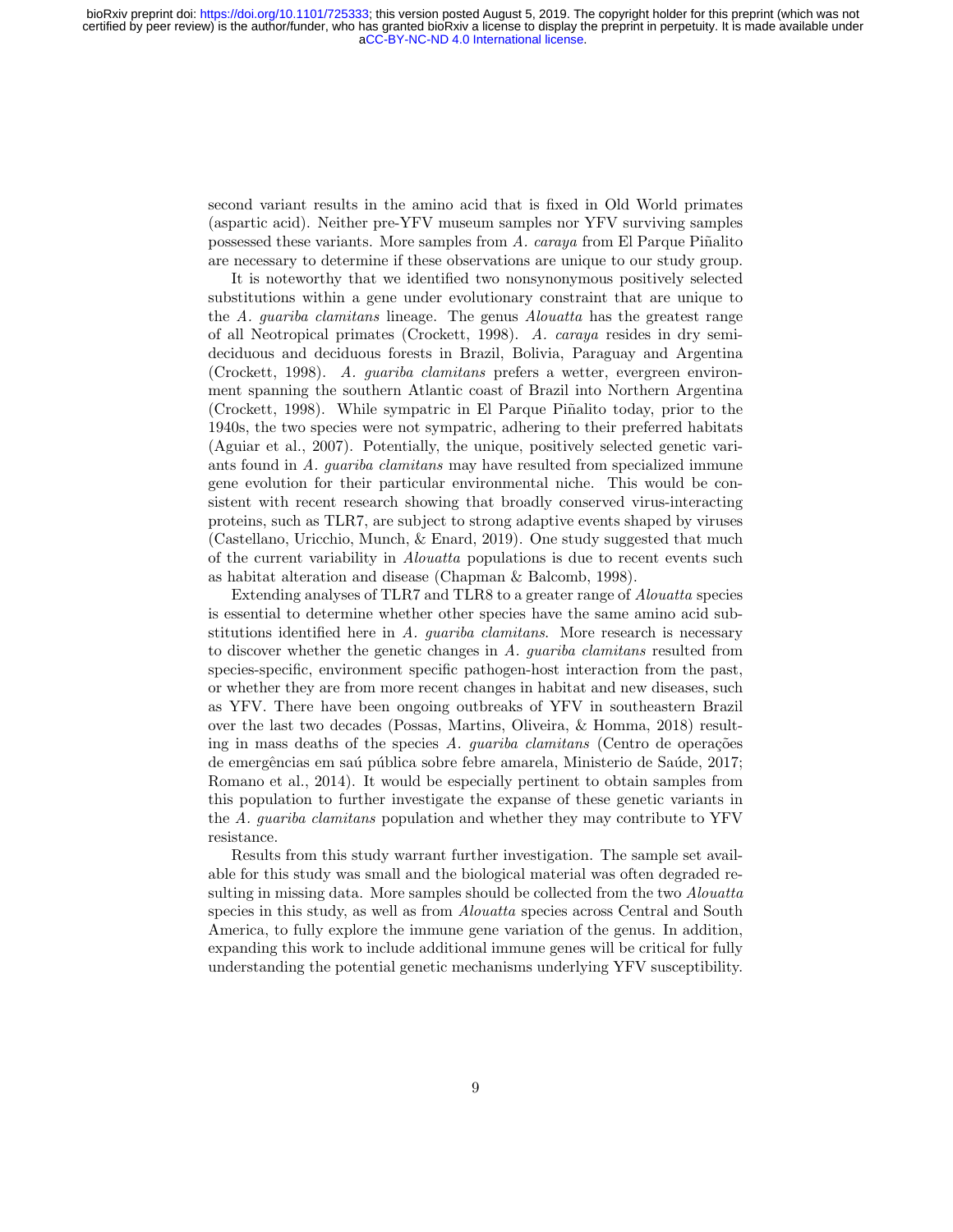# 7 Acknowledgements

We acknowledge Patricia Casco and Candelaria Sanchez Fernandez for collection of the fecal samples. We would like to acknowledge the curators at the Museo Argentina de Ciencias Naturales Bernardino Rivadavia for the museum tissue samples. We would like to acknowledge Ines Badano and the members of her laboratory for their assistance in Argentina. We acknowledge the people of the Ministerio de Ecolog´ıa y Recursos Naturales Renovables de Misiones Provincia for processing permits. We would like to thank Mike Powers and Derek Warner at the University of Utah Sequencing Core for assistance planning and implementing the seqeuncing protocols. We would like to thank Andy Burrell, Christina Bergey, and Todd Disotell for allowing us to use the A. palliata reference genome. Funding for this project was provided by the Center for Global Change and Sustainability at the University of Utah and the Wildlife Conservation Society.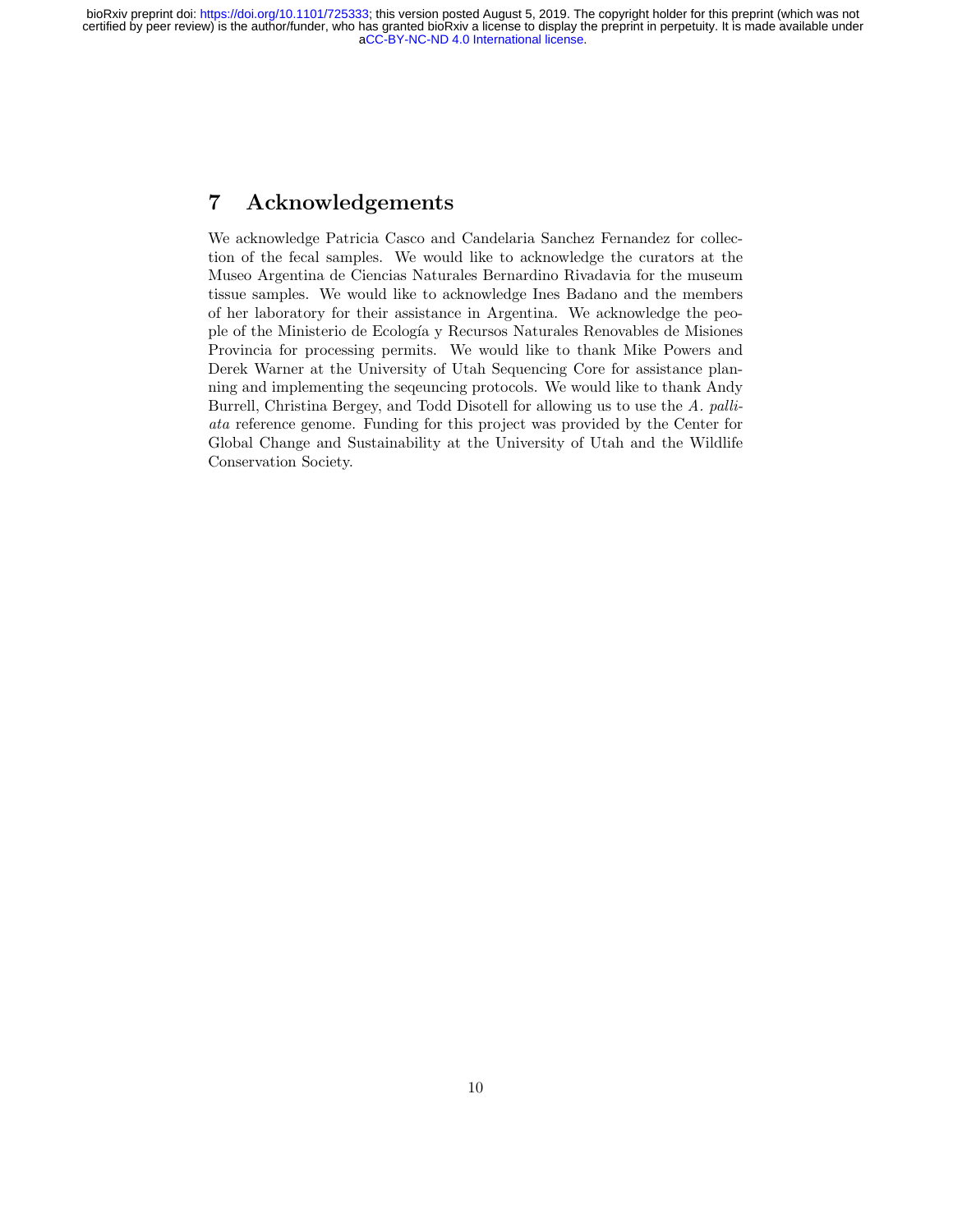certified by peer review) is the author/funder, who has granted bioRxiv a license to display the preprint in perpetuity. It is made available under<br>[aCC-BY-NC-ND 4.0 International license.](http://creativecommons.org/licenses/by-nc-nd/4.0/) bioRxiv preprint doi: [https://doi.org/10.1101/725333;](https://doi.org/10.1101/725333) this version posted August 5, 2019. The copyright holder for this preprint (which was not



Figure 1: The transmission cycle of YFV between humans and howler monkeys. YFV circulates among humans through the Aedes aegypti mosquito vectors, called the urban transmission cycle. YFV can also be transmitted between non-human primates hosts by the Haemagogus spp. mosquito, this is called the sylvatic transmission cycle (Barrett & Higgs, 2007).



Figure 2: Map of samples used in this study.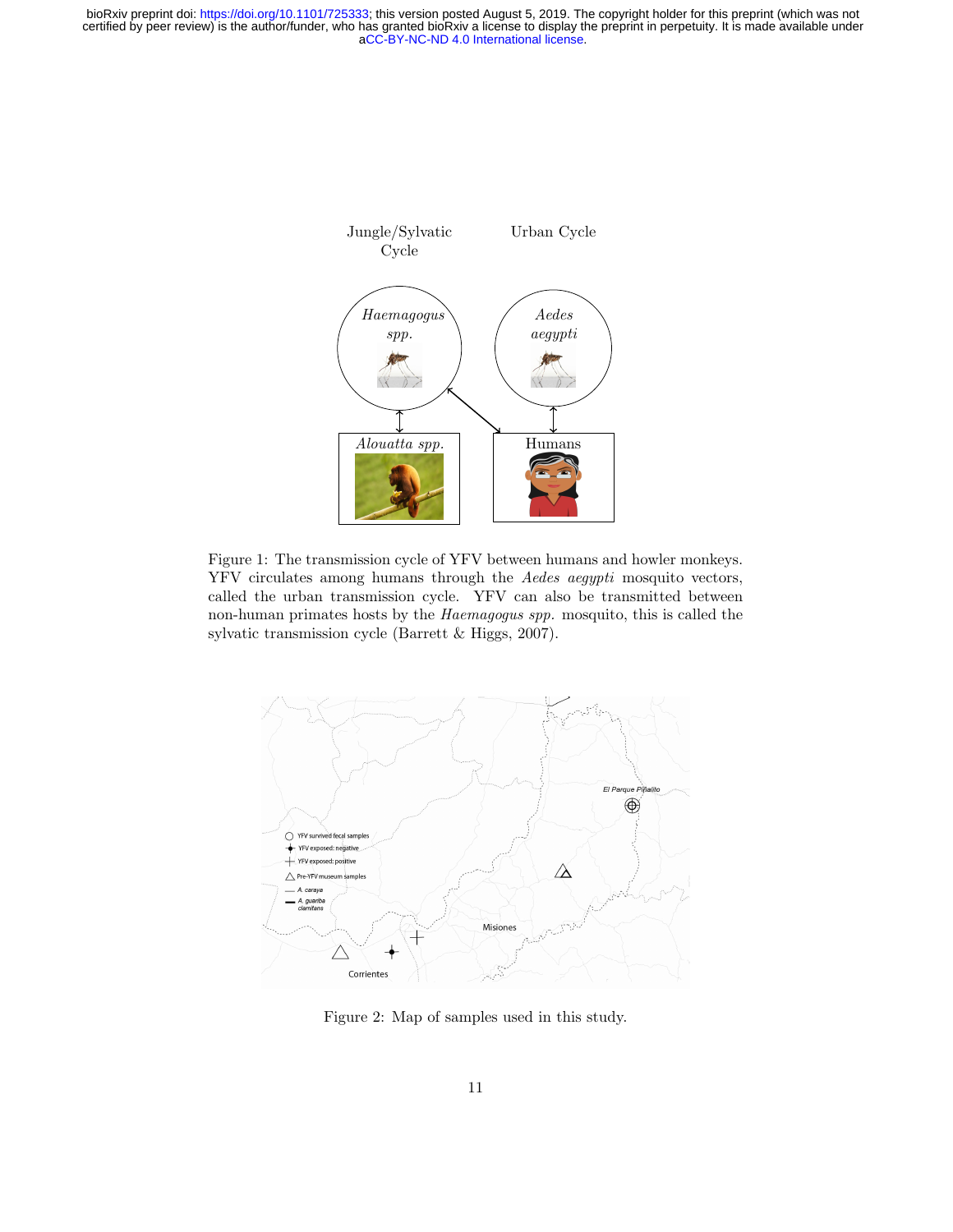### Table 1: GPS location for each sample

| Sample            | Latitude     | Longitude Notes |                                              |
|-------------------|--------------|-----------------|----------------------------------------------|
| AC_tissue_1       | -27.658456   | $-56.074939$    |                                              |
| $AC$ _museum_ $1$ | $-27.612103$ | -57.279819      | GPS location generalized Corrientes location |
| $AC$ -museum $-2$ | -26.942803   | $-54.516458$    | GPS location generalized Misiones location   |
| $AC$ _museum_ $3$ | $-27.612103$ | -57.279819      | GPS location generalized Corrientes location |
| $AC_t$ issue $-2$ | $-26.42362$  | $-53.83252$     |                                              |
| AC_tissue_3       | -27.5275     | $-55.867222$    |                                              |
| AC_tissue_4       | -27.657928   | $-56.075358$    |                                              |
| AC_tissue_5       | $-27.658442$ | $-56.075425$    |                                              |
| AC_tissue_6       | -27.6584     | $-56.0754$      |                                              |
| AC_fecal_1        | $-26.425012$ | -53.835272      |                                              |
| $AGC$ _museum_1   | $-26.942803$ | $-54.516458$    | GPS location generalized Misiones location   |
| AGC_fecal_1       | -26.431315   | $-53.836815$    |                                              |
| $AGC$ fecal $2$   | $-26.431315$ | $-53.836815$    |                                              |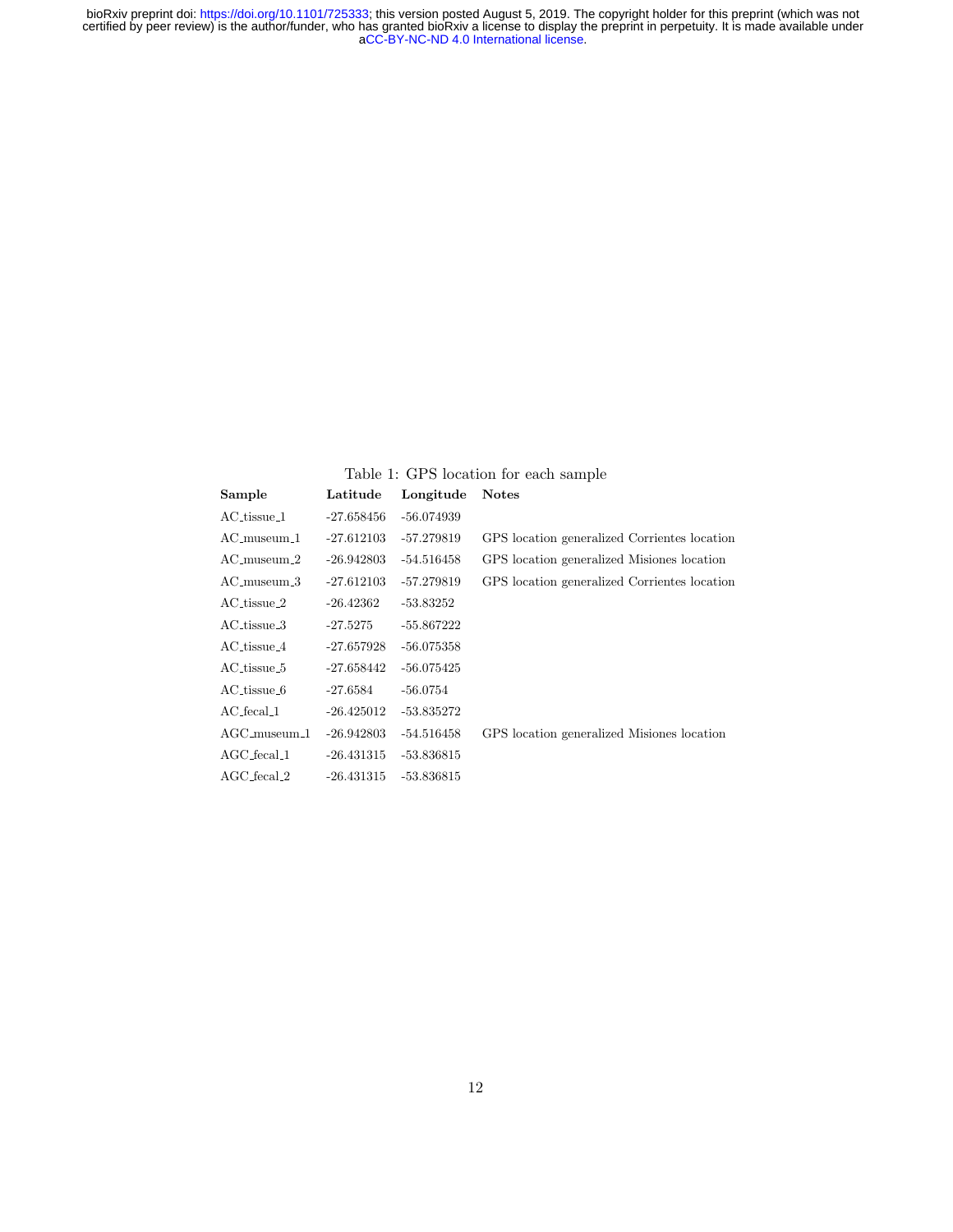> Table 2: Samples Table 2: Samples

| Sample                 | Species                                               | Collection location                              | Collection date Sample type |                     | Collected by                                                  | Source $ID$      | Sex | 2007-09 YFV outbreak  |
|------------------------|-------------------------------------------------------|--------------------------------------------------|-----------------------------|---------------------|---------------------------------------------------------------|------------------|-----|-----------------------|
|                        |                                                       |                                                  |                             |                     |                                                               |                  |     | status and antibodies |
| AC_tissue_1            | A. caraya                                             | Pindapoy Arroyo, San Jose                        | 2009                        | Liver               | Wildlife Conservation Society                                 | AC10             | z   | Exposed +             |
| AC_museum_1            | A. caraya                                             | Corrientes, Argentina                            | 1967                        | Taxidernied<br>skin | Museo Argentina de Ciencias Naturales Bernardino<br>Rivadavia | 13901            |     | Pre                   |
| AC_museum_2            | A. caraya                                             | Misiones                                         | 1949                        | Taxidermied skin    | Museo Argentina de Ciencias Naturales Bernardino<br>Rivadavia | 49.461           |     | Pre                   |
| AC_museum_3            | A. caraya                                             | Corrientes                                       | 1961                        | Taxidermied skin    | Museo Argentina de Ciencias Naturales Bernardino<br>Rivadavia | 13902            | Σ   | Pre                   |
| AC_tissue_2            | A. caraya                                             | Piñalito Provincial Park, Misiones               | 2009                        | Liver               | Ilaria Agostini                                               | ÅC3              |     | Exposed +             |
| AC_tissue_3            | A. caraya                                             | Ea Santa Inés, Garupá                            | 2009                        | Liver               | Wildlife Conservation Society                                 | AC <sub>09</sub> | z   | Exposed +             |
| AC tissue <sub>4</sub> | A. caraya                                             | Barrio La Eugenia, Garupá                        | 2009                        | Liver               | Wildlife Conservation Society                                 | AC11             |     | Exposed +             |
| AC_tissue_5            | A. caraya                                             | Ea Santa Inés, Garupá                            | 2009                        | Liver               | Wildlife Conservation Society                                 | AC13             | z   | Exposed +             |
| AC_tissue_6            | A. caraya                                             | Saint Joseph                                     | 2009                        | Liver               | Wildlife Conservation Society                                 | AC14             | Σ   | Exposed -             |
| AC_fecal_1             | A.caraya                                              | El Piiñalito Provincial Park                     | 2017                        | Fecal               | Nicole Torosin                                                |                  | Σ   | Post                  |
|                        | AGC_museum_1 A. guariba clamitans Misiones, Argentina |                                                  | 1952                        | Taxidernied<br>skin | Naturales Bernardino Rivadavia<br>Museo Argentina de Ciencias | 52.41            | Σ   | Pre                   |
| AGC_fecal_1            |                                                       | A. guariba clamitans El Piñalito Provincial Park | 2017                        | Fecal               | Nicole Torosin                                                | $\frac{1}{2}$    | Σ   | Post                  |
| AGC_fecal_2            |                                                       | A. guariba clamitans El Piñalito Provincial Park | 2017                        | Fecal               | Nicole Torosin                                                | 16C              |     | Post                  |
|                        |                                                       |                                                  |                             |                     |                                                               |                  |     |                       |

|                      | Table 3: Summary of samples used in analyses.                                 |  |
|----------------------|-------------------------------------------------------------------------------|--|
| Species              | Pre-outbreak $(N)$ Exposed to YFV and YFV antibody status Alive post-outbreak |  |
|                      | $+ ) = 5$<br>II                                                               |  |
| A. quariba clamitans |                                                                               |  |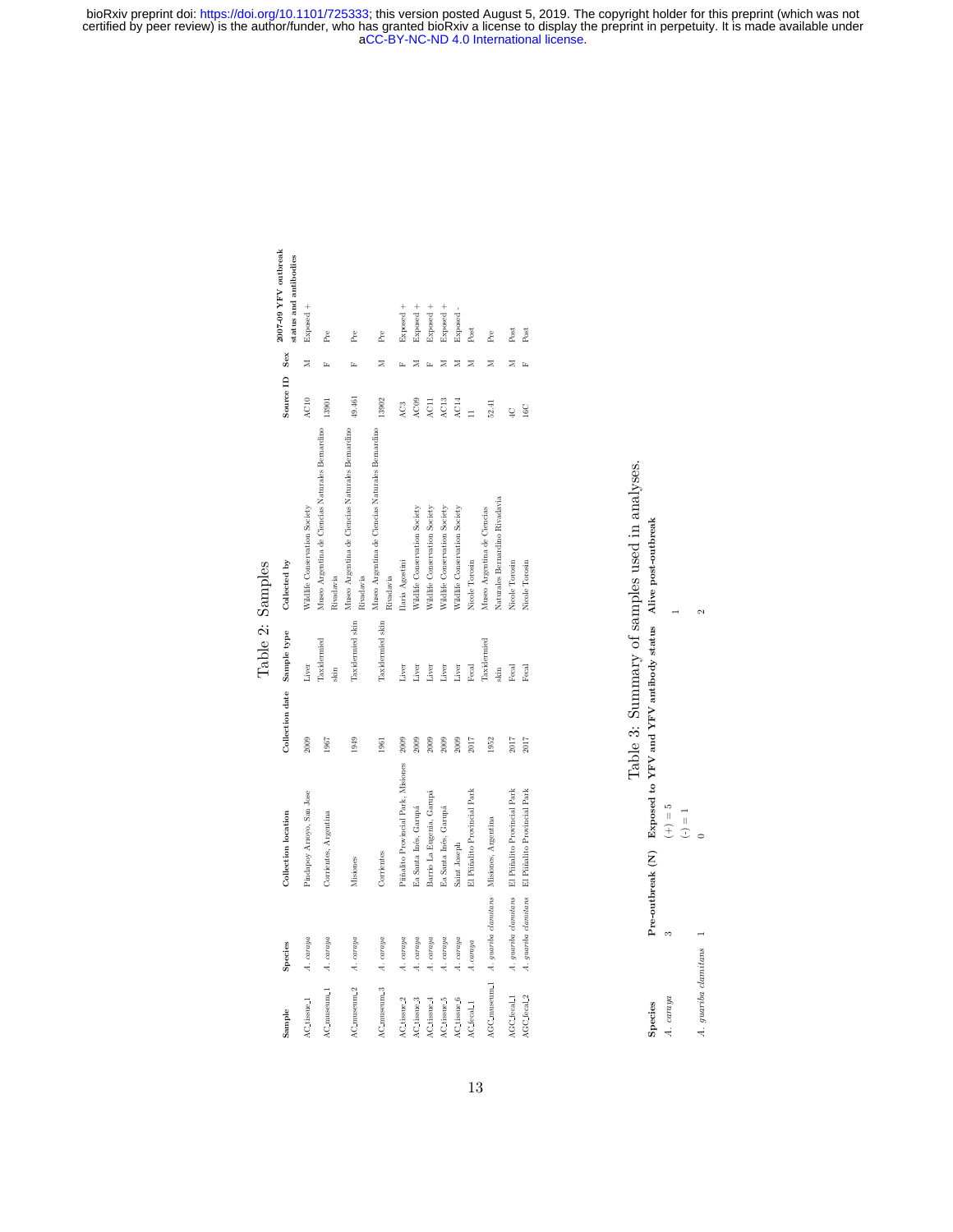Table 4: Nucleotide diversity within Alouatta species at each gene. Table 4: Nucleotide diversity within Alouatta species at each gene.

| F                 |                       |           |             | 0.0003     | 0.0009 | $6.90E-05$      |                       |      | 0.0007          | 0.0009          |  |
|-------------------|-----------------------|-----------|-------------|------------|--------|-----------------|-----------------------|------|-----------------|-----------------|--|
| Segregating sites | $(w/o)$ missing data) |           |             |            |        |                 |                       |      |                 |                 |  |
|                   |                       | TLR7      | <b>TLR8</b> | <b>IGN</b> | ND2    | CO <sub>1</sub> | TLR7                  | TLR8 | ND <sub>1</sub> | ND <sub>2</sub> |  |
| Species Gene      |                       | A. caraya |             |            |        |                 | A. guariba<br>damians |      |                 |                 |  |

Table 5: Variant sites, compared to other primates, in A. guariba clamitans samples with functional implications. Codon Table 5: Variant sites, compared to other primates, in A. guariba clamitans samples with functional implications. Codon positions based on protein translation of TLR7, protein reference NP\_057646.1. positions based on protein translation of  $\text{TLR}$ 7, protein reference NP 057646.1.

|  |  | Gene Codon Position Individuals with variant AA in listed Alomatta individuals AA in other primates Boodencal property difference (Y/N) Panachana Region Positively selected (Y/N) GERP second BOSUM28 Score<br>TLR7 538<br>TLR7 53 |  |  |
|--|--|-------------------------------------------------------------------------------------------------------------------------------------------------------------------------------------------------------------------------------------|--|--|
|  |  |                                                                                                                                                                                                                                     |  |  |
|  |  |                                                                                                                                                                                                                                     |  |  |
|  |  |                                                                                                                                                                                                                                     |  |  |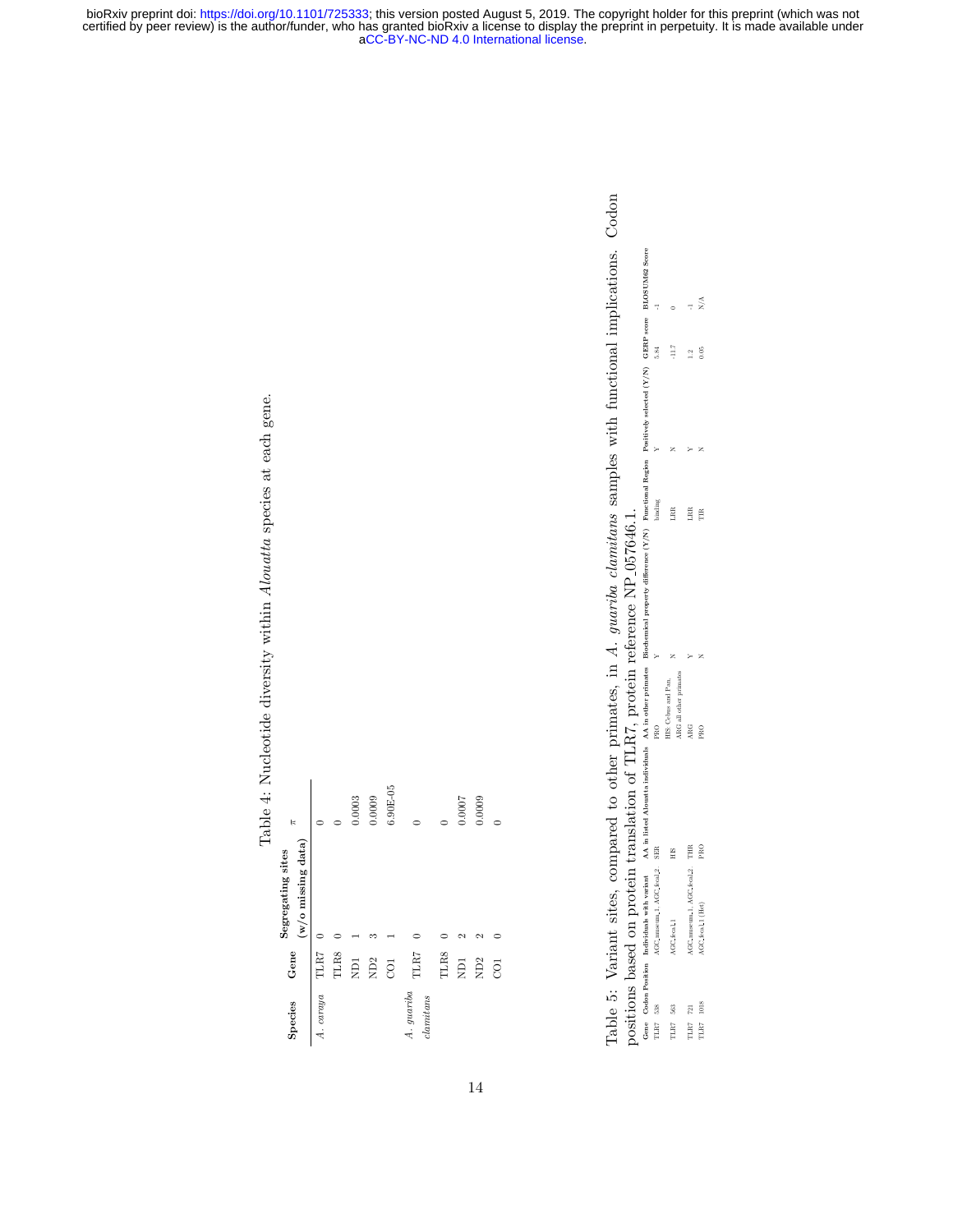# References

- 1000 Genomes Project Consortium, Auton, A., Brooks, L. D., Durbin, R. M., Garrison, E. P., Kang, H. M., . . . Abecasis, G. R. (2015, October). A global reference for human genetic variation. Nature, 526 (7571), 68–74.
- Abraham, G., Qiu, Y., & Inouye, M. (2017, September). FlashPCA2: principal component analysis of biobank-scale genotype datasets. Bioinformatics, 33 (17), 2776–2778. doi: 10.1093/bioinformatics/btx299
- Agostini, I., Holzmann, I., & Di Bitetti, M. S. (2010, June). Ranging patterns of two syntopic howler monkey species (Alouatta guariba and A. caraya) in Northeastern Argentina. Int. J. Primatol., 31 (3), 363–381. doi: 10.1007/s10764-010-9390-x
- Aguiar, L. M., Mellek, D. M., Abreu, K. C., Boscarato, T. G., Bernardi, I. P., Miranda, J. M. D., & Passos, F. C. (2007, July). Sympatry between Alouatta caraya and Alouatta clamitans and the rediscovery of freeranging potential hybrids in Southern Brazil. Primates,  $48(3)$ , 245–248. doi: 10.1007/s10329-007-0039-0
- Ascunce, M. S., Hasson, E., Mulligan, C. J., & Mudry, M. D. (2007, April). Mitochondrial sequence diversity of the southernmost extant New World monkey, Alouatta caraya. Mol. Phylogenet. Evol.,  $\frac{1}{3}(1)$ , 202–215. doi: 10.1016/j.ympev.2006.10.004
- Bankevich, A., Nurk, S., Antipov, D., Gurevich, A. A., Dvorkin, M., Kulikov, A. S., ... Pevzner, P. A. (2012, May). SPAdes: a new genome assembly algorithm and its applications to single-cell sequencing. J. Comput. Biol., 19 (5), 455–477. doi: 10.1089/cmb.2012.0021
- Barrett, A. D. T., & Higgs, S. (2007, January). Yellow fever: a disease that has yet to be conquered. Annu. Rev. Entomol.,  $52$ (August), 209–229. doi: 10.1146/annurev.ento.52.110405.091454
- Beasley, D. W. C., McAuley, A. J., & Bente, D. A. (2014, December). Yellow fever virus: genetic and phenotypic diversity and implications for detection, prevention and therapy. Antiviral Res., 115, 48–70. doi: 10.1016/j.antiviral.2014.12.010
- Bejarano, J. F. R. (1979). Estudio sobre la fiebre amarilla selvática en la república argentina. Buenos Aires: Ministerio de Bienestar Social de la Nacion/Secretaria de Estado de Salud Publica, 38 .
- Bicca-marques, J. C., & Freitas, D. S. D. (2010). The role of monkeys, mosquitoes, and humans in the occurrence of a yellow fever outbreak in a fragmented landscape in south Brazil: protecting howler monkeys is a matter of public health. *Tropical Conservation Science*,  $\mathcal{S}(1)$ , 78–89. doi: 10.1177/194008291000300107
- Briggs, A. W., Stenzel, U., Johnson, P. L. F., Green, R. E., Kelso, J., Prüfer, K., ... Pääbo, S. (2007, September). Patterns of damage in genomic DNA sequences from a Neandertal. Proc. Natl. Acad. Sci. U. S. A.,  $104(37)$ , 14616–14621. doi: 10.1073/pnas.0704665104
- Bryant, J. E., Holmes, E. C., & Barrett, A. D. T. (2007, May). Out of Africa: a molecular perspective on the introduction of yellow fever virus into the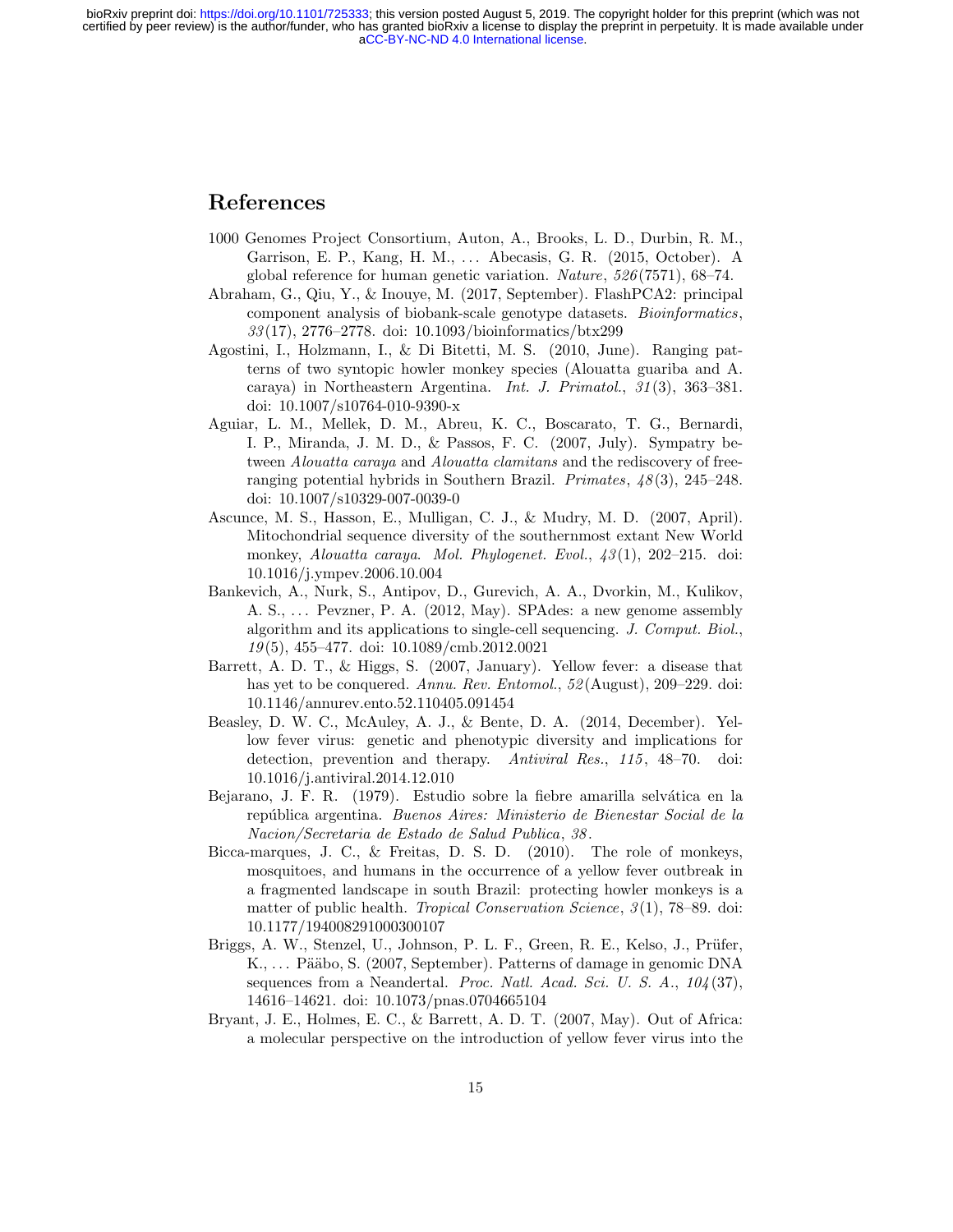Americas. *PLoS Pathog.*, 3(5), e75. doi: 10.1371/journal.ppat.0030075

- Castellano, D., Uricchio, L. H., Munch, K., & Enard, D. (2019, February). Viruses rule over adaptation in conserved human proteins. doi: 10.1101/555060
- Centro de operações de emergências em saú pública sobre febre amarela, Ministerio de Saúde. (2017). INFORME –  $n^{\circ}$  43/2017 (Tech. Rep.).
- Chapman, C. A., & Balcomb, S. R. (1998, June). Population characteristics of howlers: ecological conditions or group history. *Int. J. Primatol.*,  $19(3)$ , 385–403. doi: 10.1023/A:1020352220487
- Clark, K., Karsch-Mizrachi, I., Lipman, D. J., Ostell, J., & Sayers, E. W. (2016, January). GenBank. Nucleic Acids Res., 44 (D1), D67–72. doi: 10.1093/nar/gkv1276
- Cook, D. N., Pisetsky, D. S., & Schwartz, D. a. (2004, October). Toll-like receptors in the pathogenesis of human disease. Nat. Immunol.,  $5(10)$ , 975–979. doi: 10.1038/ni1116
- Cooper, G. M., Stone, E. A., Asimenos, G., NISC Comparative Sequencing Program, Green, E. D., Batzoglou, S., & Sidow, A. (2005, July). Distribution and intensity of constraint in mammalian genomic sequence. Genome Res., 15 (7), 901–913. doi: 10.1101/gr.3577405
- Cortés-Ortiz, L., Duda, T. F., Canales-Espinosa, D., García-Orduña, F., Rodríguez-Luna, E., & Bermingham, E. (2007, August). Hybridization in large-bodied new world primates. Genetics,  $176(4)$ ,  $2421-2425$ . doi: 10.1534/genetics.107.074278
- Cortés-Ortiz, L., Mondragón, E., & Cabotage, J. (2010, December). Isolation and characterization of microsatellite loci for the study of mexican howler monkeys, their natural hybrids, and other neotropical primates. Conserv. Genet. Resour.,  $\mathcal{Z}(1)$ , 21–26. doi: 10.1007/s12686-009-9124-6
- Crespo, J. A. (1974). Comentarios sobre nuevas localidades para mamíferos de argentina y de bolivia.
- Crockett, C. M. (1998, June). Conservation biology of the genus Alouatta. Int. J. Primatol., 19 (3), 549–578. doi: 10.1023/A:1020316607284
- Danecek, P., Auton, A., Abecasis, G., Albers, C. A., Banks, E., DePristo, M. A., . . . 1000 Genomes Project Analysis Group (2011, August). The variant call format and VCFtools. *Bioinformatics*, 27(15), 2156–2158. doi: 10.1093/bioinformatics/btr330
- de Almeida, M. A. B., Dos Santos, E., Cardoso, J. d. C., da Silva, L. G., Rabelo, R. M., & Bicca-Marques, J. C. (2019, March). Predicting yellow fever through species distribution modeling of virus, vector, and monkeys. Ecohealth,  $16(1)$ ,  $95-108$ . doi:  $10.1007/s10393-018-1388-4$
- Di Bitetti, M. S., Placci, G., Brown, A. D., & Rode, D. I. (1994). Conservation and population status of the brown howling monkey Alouatta fusca  $clamitans)$  in Argentina. Neotrop. Primates,  $2(4)$ , 1–4.
- Di Fiore, A. (2006, February). A rapid genetic method for sex assignment in nonhuman primates. Conserv. Genet., 6(6), 1053-1058. doi: 10.1007/s10592-005-9086-5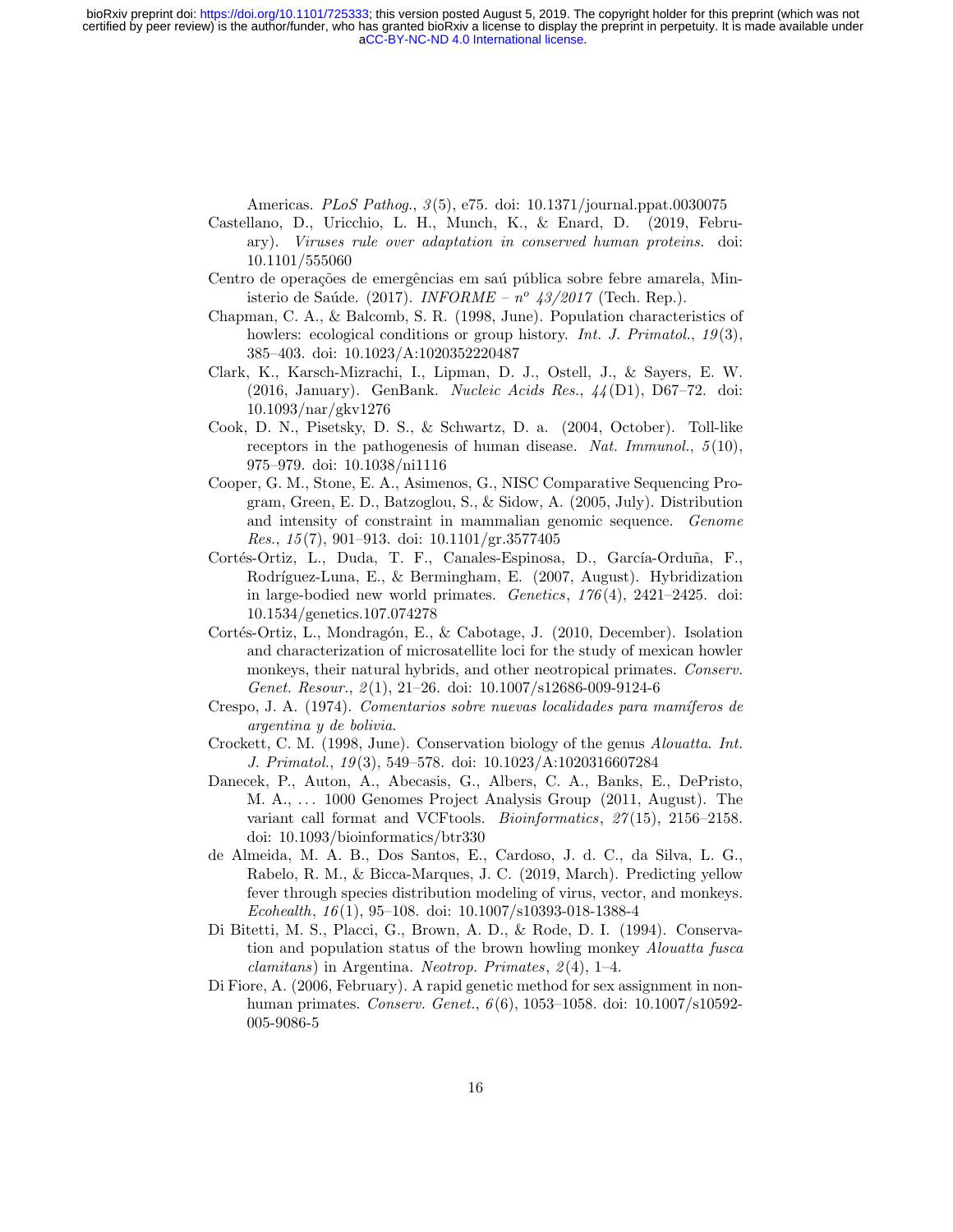- Dudchenko, O., Batra, S. S., Omer, A. D., Nyquist, S. K., Hoeger, M., Durand, N. C., ... Aiden, E. L. (2017, April). De novo assembly of the *Aedes* aegypti genome using Hi-C yields chromosome-length scaffolds. Science, 356 (6333), 92–95. doi: 10.1126/science.aal3327
- Frantzen, M. A., Silk, J. B., Ferguson, J. W., Wayne, R. K., & Kohn, M. H. (1998, October). Empirical evaluation of preservation methods for faecal DNA. *Mol. Ecol.*,  $7(10)$ ,  $1423-1428$ . doi:  $10.1046/j.1365-$ 294x.1998.00449.x
- Garrison, E., & Marth, G. (2012, July). Haplotype-based variant detection from short-read sequencing.  $arXiv$  [q-bio. GN], 1–9.
- Goenaga, S., Fabbri, C., Dueñas, J. C. R., Gardenal, C. N., Rossi, G. C., Calderon, G., ... Levis, S. (2012, November). Isolation of yellow fever virus from mosquitoes in Misiones province, Argentina. Vector Borne Zoonotic Dis., 12 (11), 986–993. doi: 10.1089/vbz.2011.0730
- Hanley, K. A., Monath, T. P., Weaver, S. C., Rossi, S. L., Richman, R. L., & Vasilakis, N. (2013, October). Fever versus fever: the role of host and vector susceptibility and interspecific competition in shaping the current and future distributions of the sylvatic cycles of dengue virus and yellow fever virus. Infect. Genet. Evol., 19, 292-311. doi: 10.1016/j.meegid.2013.03.008
- Henikoff, S., & Henikoff, J. G. (1992, November). Amino acid substitution matrices from protein blocks. *Proc. Natl. Acad. Sci. U. S. A.*,  $89(22)$ , 10915–10919. doi: 10.1073/pnas.89.22.10915
- Holzmann, I., Agostini, I., Areta, J. I., Ferreyra, H., Beldomenico, P., & Di Bitetti, M. S. (2010, June). Impact of yellow fever outbreaks on two howler monkey species (Alouatta guariba clamitans and A.  $caraya)$  in Misiones, Argentina. Am. J. Primatol.,  $72(6)$ ,  $475-480$ . doi: 10.1002/ajp.20796
- Jónsson, H., Ginolhac, A., Schubert, M., Johnson, P. L. F., & Orlando, L. (2013, July). mapDamage2.0: fast approximate Bayesian estimates of ancient DNA damage parameters. Bioinformatics, 29 (13), 1682–1684. doi: 10.1093/bioinformatics/btt193
- Kawai, T., & Akira, S. (2010, May). The role of pattern-recognition receptors in innate immunity: update on toll-like receptors. Nat. Immunol.,  $11(5)$ , 373–384. doi: 10.1038/ni.1863
- Kumar, H., Kawai, T., & Akira, S. (2011, February). Pathogen recognition by the innate immune system. Int. Rev. Immunol.,  $30(1)$ , 16–34. doi: 10.3109/08830185.2010.529976
- Kumar, S., Stecher, G., & Tamura, K. (2016, July). MEGA7: molecular evolutionary genetics analysis version 7.0 for bigger datasets. Mol. Biol. Evol., 33 (7), 1870–1874. doi: 10.1093/molbev/msw054
- Larsson, A. (2014, November). AliView: a fast and lightweight alignment viewer and editor for large datasets. *Bioinformatics*,  $30(22)$ ,  $3276-3278$ . doi: 10.1093/bioinformatics/btu531
- Li, H. (2011, November). A statistical framework for SNP calling, mutation discovery, association mapping and population genetical parameter esti-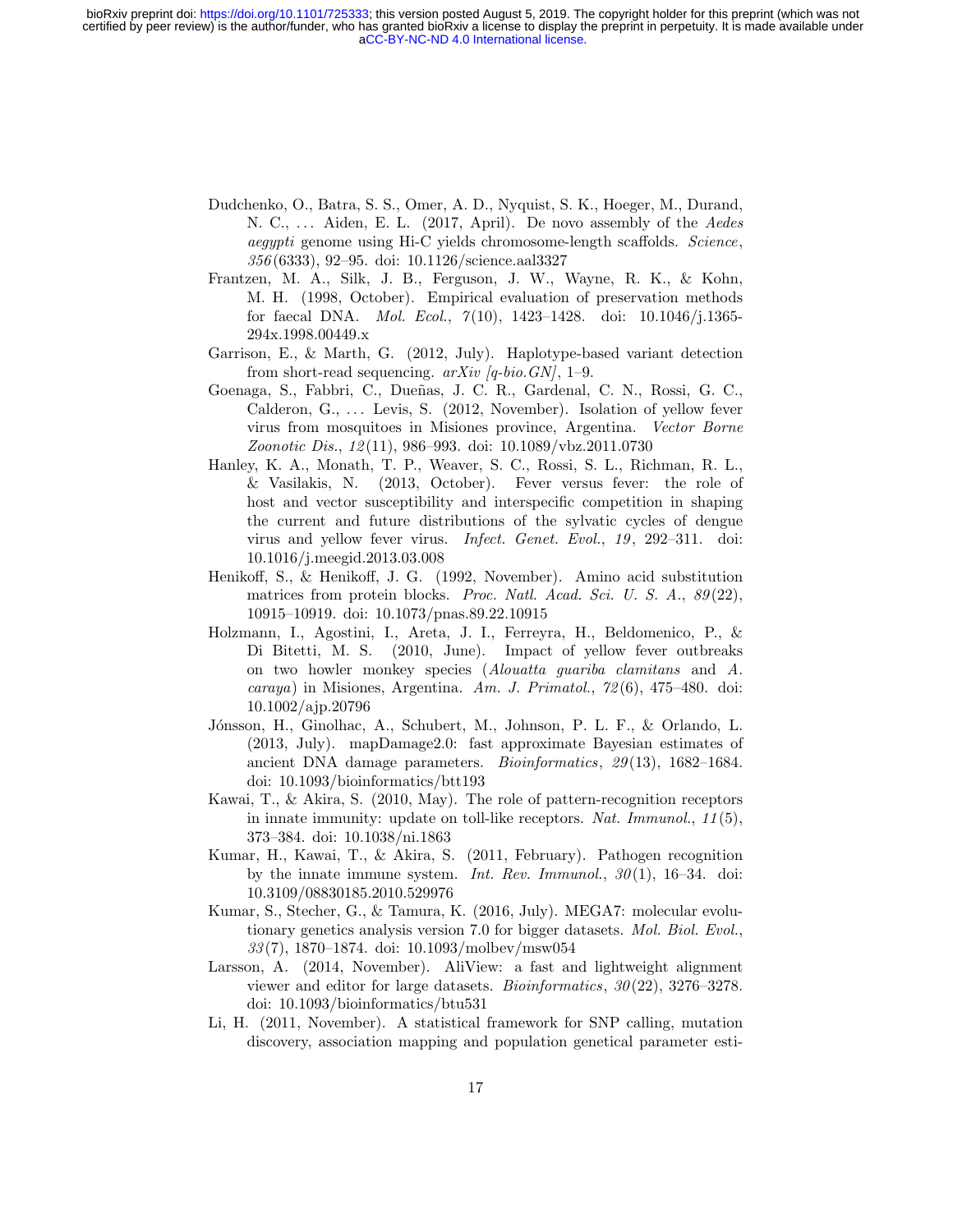> mation from sequencing data. *Bioinformatics*,  $27(21)$ , 2987–2993. doi: 10.1093/bioinformatics/btr509

- Li, H. (2013, March). Aligning sequence reads, clone sequences and assembly contigs with BWA-MEM. doi: arXiv:1303.3997
- Li, H., & Durbin, R. (2009, July). Fast and accurate short read alignment with Burrows-Wheeler transform. *Bioinformatics*, 25(14), 1754–1760. doi: 10.1093/bioinformatics/btp324
- Li, H., Handsaker, B., Wysoker, A., Fennell, T., Ruan, J., Homer, N., ... 1000 Genome Project Data Processing Subgroup (2009, August). The sequence Alignment/Map format and SAMtools. Bioinformatics, 25 (16), 2078–2079. doi: 10.1093/bioinformatics/btp352
- Mallick, S., Li, H., Lipson, M., Mathieson, I., Gymrek, M., Racimo, F., ... Reich, D. (2016, October). The Simons Genome Diversity Project: 300 genomes from 142 diverse populations. Nature, 538 (7624), 201–206. doi: 10.1038/nature18964
- Mandl, J. N., Akondy, R., Lawson, B., Kozyr, N., Staprans, S. I., Ahmed, R., & Feinberg, M. B. (2011, June). Distinctive TLR7 signaling, type I IFN production, and attenuated innate and adaptive immune responses to yellow fever virus in a primate reservoir host. J. Immunol.,  $186(11)$ , 6406–6416. doi: 10.4049/jimmunol.1001191
- Ministério da Saúde. (2014). Guia de vigilância de epizootias em primatas não humanos e entomologia aplicada á vigilância da febre amarela (Tech. Rep.).
- Moreno, E. S., Spinola, R., Tengan, C. H., Brasil, R. A., Siciliano, M. M., Coimbra, T. L. M., ... Suzuki, A. (2013, January). Epizootias de febre amarela em primatas n˜ao humanos no estado de S˜ao Paulo, Brasil, 2008- 2009. Rev. Inst. Med. Trop. Sao Paulo, 55 (1), 45–50. doi: 10.1590/S0036- 46652013000100008
- Nei, M. (1987). Molecular evolutionary genetics. Columbia University Press.
- Possas, C., Martins, R. M., Oliveira, R. L. d., & Homma, A. (2018, January). Urgent call for action: avoiding spread and re-urbanisation of yellow fever in Brazil. Mem. Inst. Oswaldo Cruz , 113 (1), 1–2. doi: 10.1590/0074- 02760170361
- Quach, H., Wilson, D., Laval, G., Patin, E., Manry, J., Guibert, J., ... Quintana-Murci, L. (2013, December). Different selective pressures shape the evolution of toll-like receptors in human and African great ape populations. Hum. Mol. Genet., 22 (23), 4829–4840. doi: 10.1093/hmg/ddt335
- Quinlan, A. R. (2014, September). BEDTools: the Swiss-Army tool for genome feature analysis. Curr. Protoc. Bioinformatics, 47 , 11.12.1–34. doi: 10.1002/0471250953.bi1112s47
- Romano, A. P. M., Costa, Z. G. A., Ramos, D. G., Andrade, M. A., Jayme, V. d. S., Almeida, M. A. B. d., ... Flannery, B. (2014, March). Yellow fever outbreaks in unvaccinated populations, Brazil, 2008-2009. PLoS Negl. Trop. Dis.,  $8(3)$ , e2740. doi: 10.1371/journal.pntd.0002740
- Rozas, J., Ferrer-Mata, A., Sánchez-DelBarrio, J. C., Guirao-Rico, S., Librado,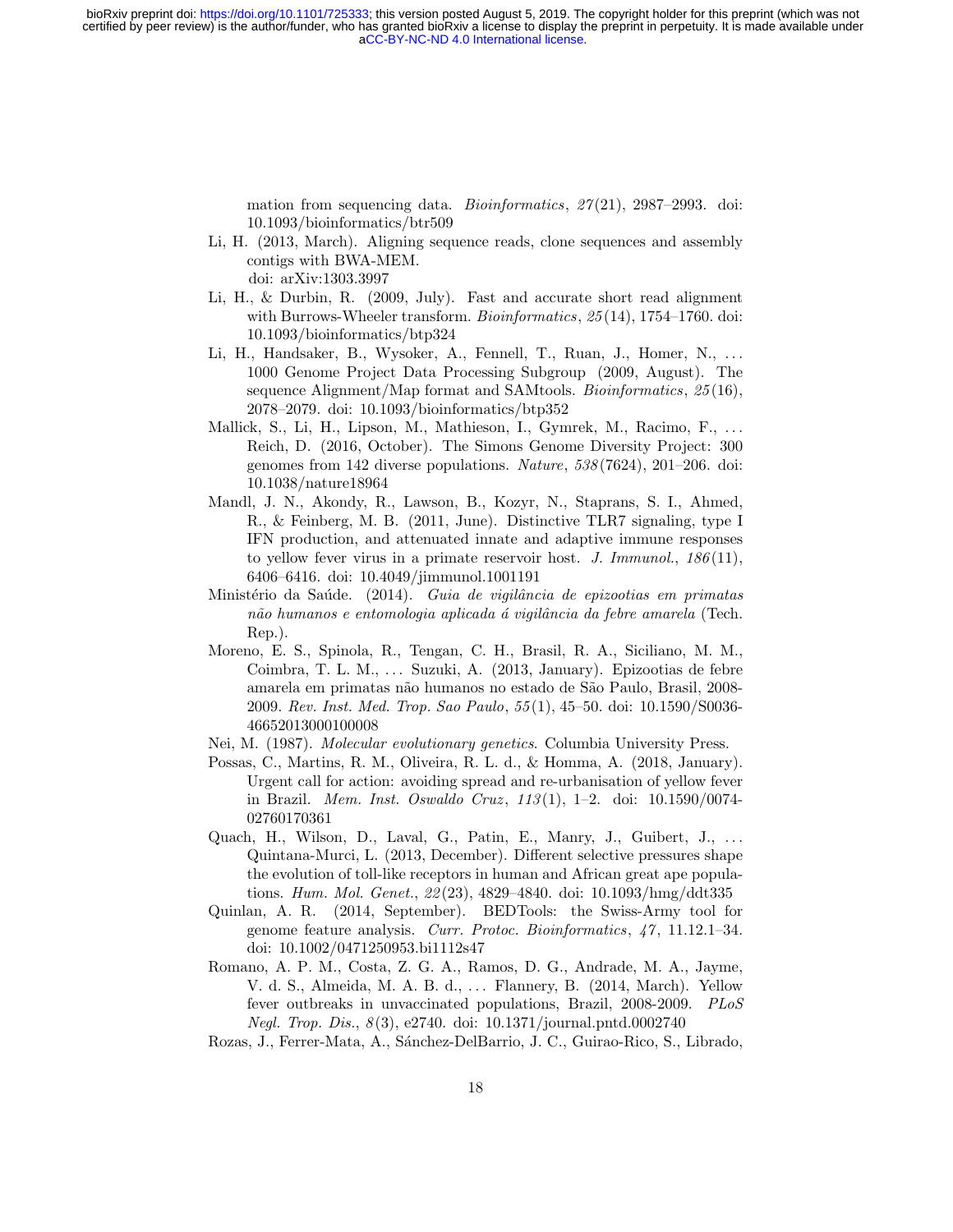> P., Ramos-Onsins, S. E., & Sánchez-Gracia, A. (2017, December). DnaSP 6: DNA sequence polymorphism analysis of large data sets. Mol. Biol. Evol., 34 (12), 3299–3302. doi: 10.1093/molbev/msx248

- Sallis, E. S. V., de Barros, V. L. R. S., Garmatz, S. L., Fighera, R. A., & Graca, D. L. (2003, November). A case of yellow fever in a brown howler (Alouatta fusca) in Southern Brazil. J. Vet. Diagn. Invest.,  $15(6)$ ,  $574-$ 576. doi: 10.1177/104063870301500611
- Shen, N., Fu, Q., Deng, Y., Qian, X., Zhao, J., Kaufman, K. M., . . . Tsao, B. P. (2010, September). Sex-specific association of x-linked toll-like receptor 7 (TLR7) with male systemic lupus erythematosus. Proc. Natl. Acad. Sci. U. S. A.,  $107(36)$ , 15838–15843. doi: 10.1073/pnas.1001337107
- Steinberg, E. R., Nieves, M., & Mudry, M. D. (2014, February). Multiple sex chromosome systems in howler monkeys (platyrrhini, Alouatta). Comp.  $Cytogenet., 8(1), 43–69. \text{ doi: } 10.3897/\text{CompCytogen.}$ v8i1.6716
- Takahata, N., & Nei, M. (1985, June). Gene genealogy and variance of interpopulational nucleotide differences. Genetics,  $110(2)$ , 325–344.
- Torosin, N. S., Argibay, H., Webster, T. H., Corneli, P. S., & Knapp, L. A. (2019, July). Comparing the selective landscape of TLR7 and TLR8 across primates reveals unique sites under positive selection in alouatta. doi: 10.1101/708008
- Vezzani, D., & Carbajo, A. E. (2008, February). Aedes aegypti, Aedes albopictus, and dengue in Argentina: current knowledge and future directions. Mem. Inst. Oswaldo Cruz, 103(1), 66-74. doi: 10.1590/S0074-02762008005000003
- Wei, T., Gong, J., Jamitzky, F., Heckl, W. M., Stark, R. W., & Rössle, S. C. (2009, August). Homology modeling of human toll-like receptors TLR7, 8, and 9 ligand-binding domains. Protein Sci.,  $18(8)$ ,  $1684-1691$ . doi: 10.1002/pro.186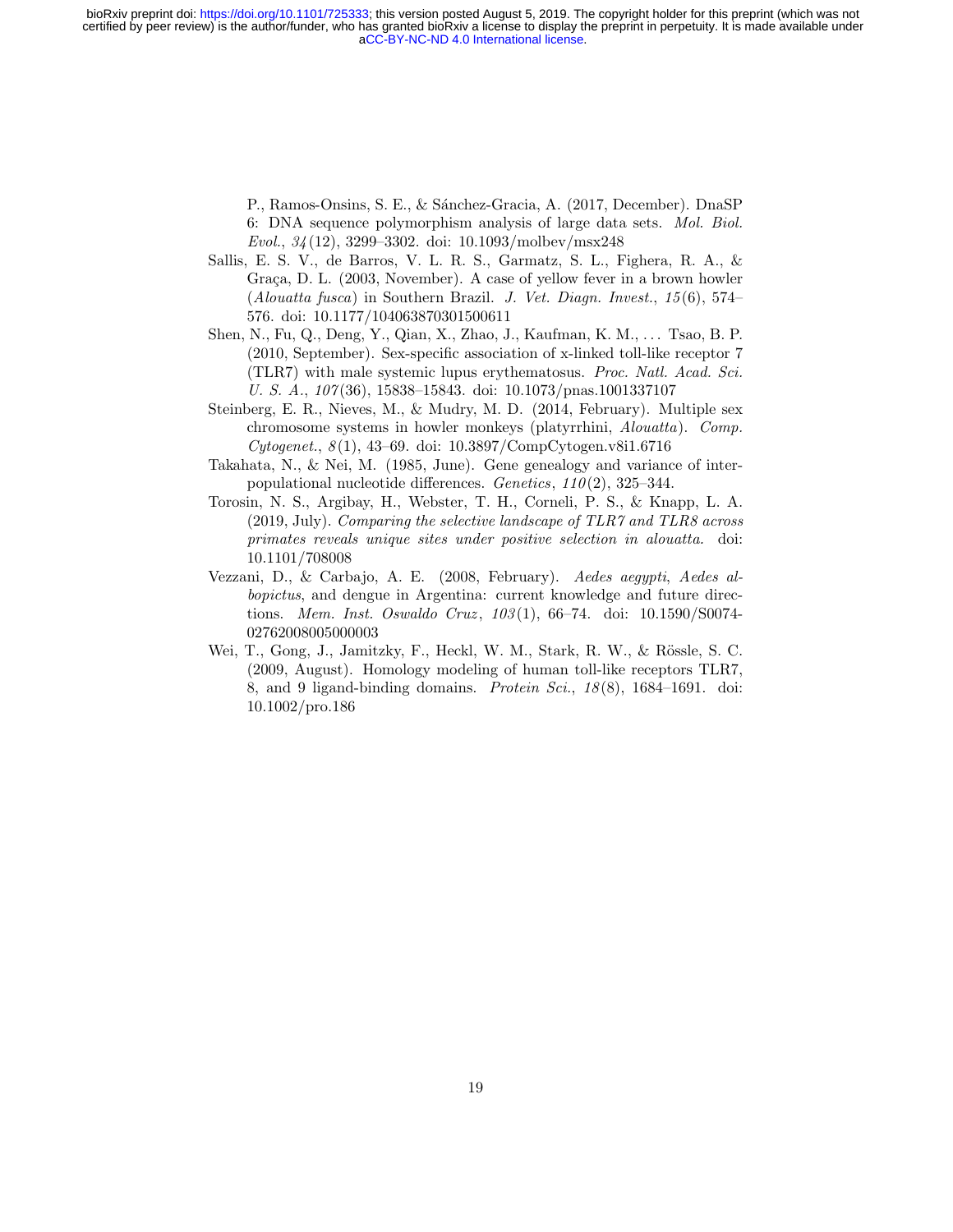Supplementary Material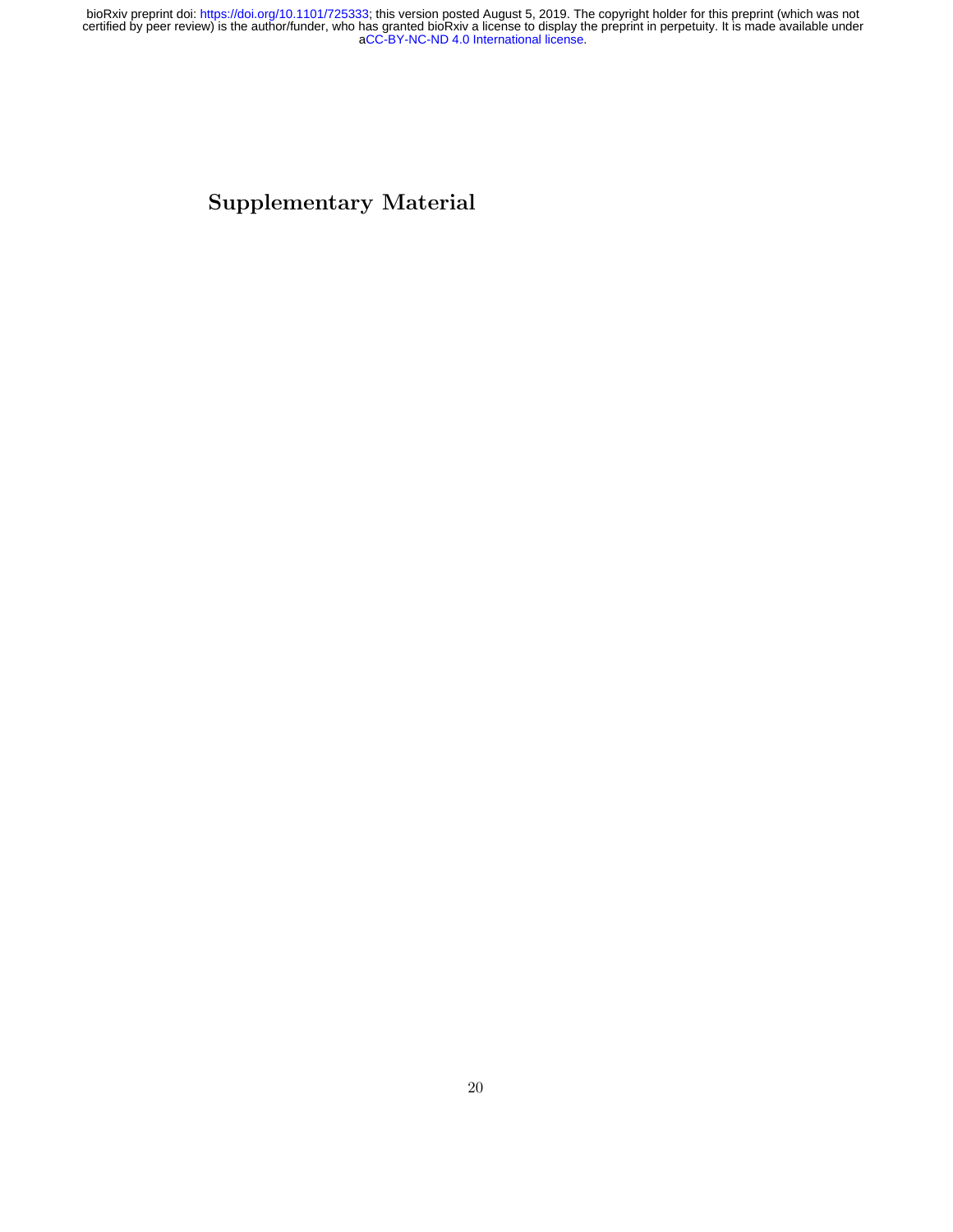

Figure S1: Microsatellite results to determine uniqueness of fecal samples collected from A. guariba clamitans (G) and A. caraya (C). Different alleles observed at Api06 for A. guariba clamitans. G1 (AGC\_fecal\_1) and G2 (AGC fecal 2) are also male and female, respectively. Extra bands seen in the C2 lanes are due to non-specific amplification. A. caraya samples have the same alleles at all three loci.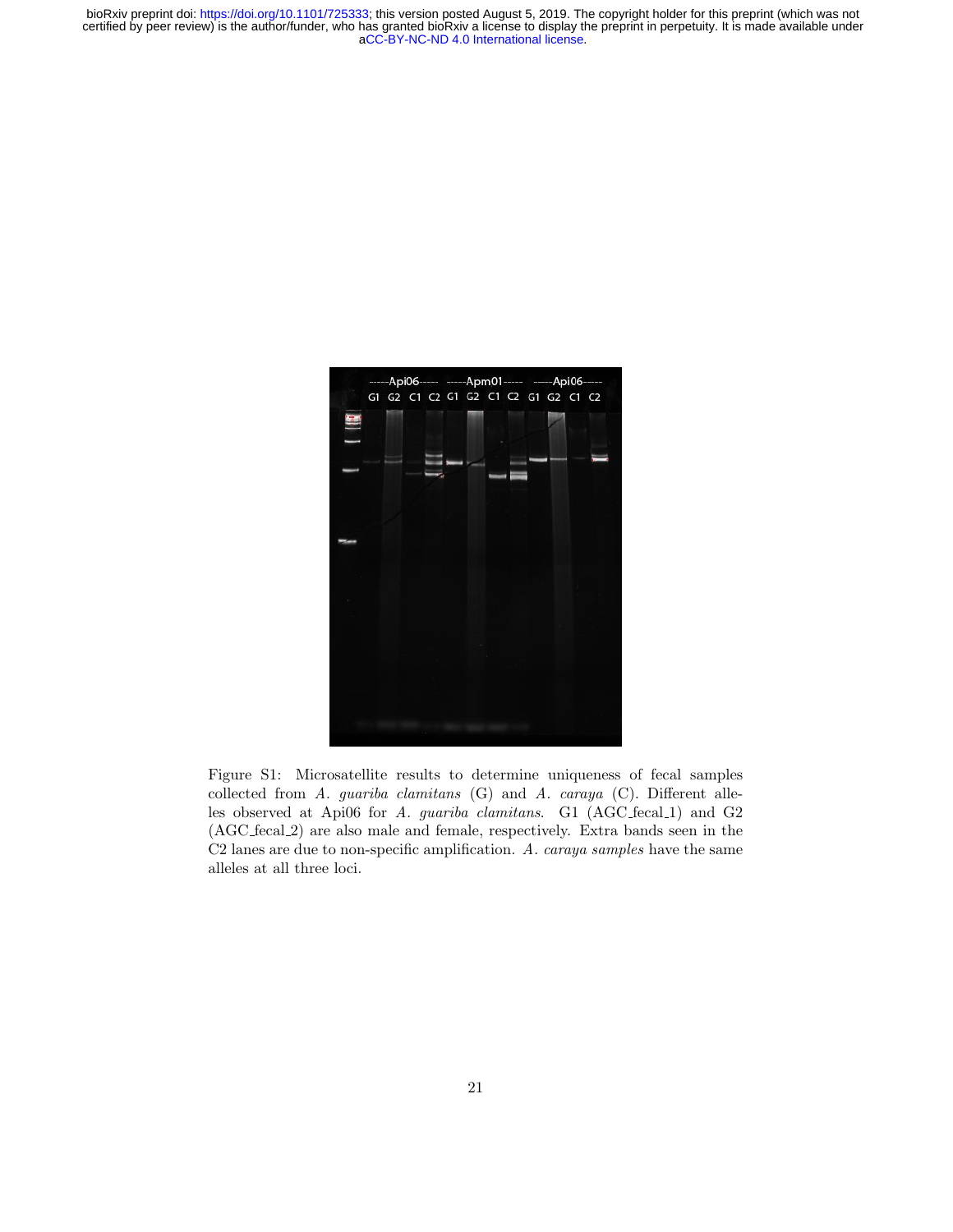

Figure S2: PCA analysis using variants from all Alouatta samples at all mtDNA genetic loci: ND1, ND2, CO1.



Figure S3: PCA analysis using variants from all Alouatta samples at all TLR7 and TLR8 genetic loci.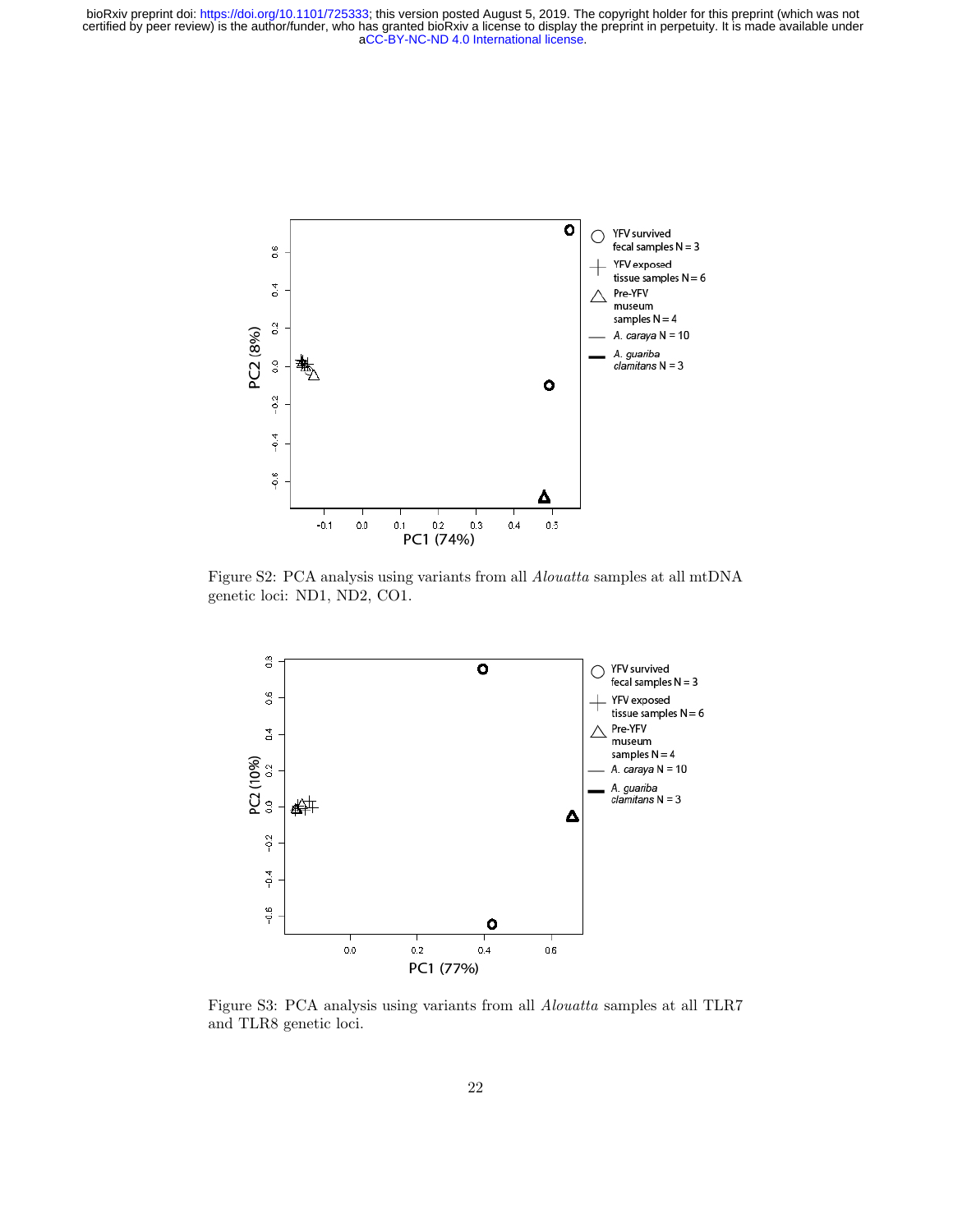|                                      |      | Table S1: GenBank Accession Numbers |                             |                 |                          |
|--------------------------------------|------|-------------------------------------|-----------------------------|-----------------|--------------------------|
| Sample                               | Gene | <b>GenBank</b> accession            | Sample                      | Gene            | <b>GenBank</b> accession |
| $AGC_{\text{.}$ fecal $_{\text{-}2}$ | TLR7 | MN235741                            | $AGC_{\text{.}$ fecal $\_1$ | ND1             | MN235771                 |
| AC_fecal_1                           | TLR7 | MN235742                            | $AGC$ -fecal <sub>-2</sub>  | ND1             | MN235772                 |
| AC_tissue_1                          | TLR7 | MN046896                            | $AC$ <sub>fecal</sub> $1$   | ND1             | MN235773                 |
| AC_tissue_2                          | TLR7 | MN235743                            | AC_tissue_1                 | ND1             | MN046903                 |
| AC_tissue_3                          | TLR7 | MN235745                            | $AC_t$ issue <sub>-2</sub>  | ND1             | MN235774                 |
| AC_tissue_4                          | TLR7 | MN235746                            | AC_tissue_3                 | ND1             | MN235775                 |
| AC_tissue_5                          | TLR7 | MN235747                            | AC_tissue_4                 | ND1             | MN235776                 |
| AC_tissue_6                          | TLR7 | MN235748                            | AC_tissue_5                 | ND1             | MN235777                 |
| $AC$ -museum $-1$                    | TLR7 | MN046898                            | AC_tissue_6                 | ND1             | MN235778                 |
| $AC$ _museum $_2$                    | TLR7 | MN235749                            | $AC$ _museum_ $1$           | ND1             | MN046906                 |
| $AC$ _museum_3                       | TLR7 | MN235750                            | $AC$ _museum $_2$           | ND1             | MN235779                 |
| $AGC$ _museum_1                      | TLR7 | MN072369                            | $AC$ _museum_3              | ND1             | MN235780                 |
| $AGC$ -fecal <sub>-1</sub>           | TLR8 | MN235751                            | $AGC$ -museum-1             | ND1             | MN046909                 |
| AGC_fecal_2                          | TLR8 | MN235752                            | AGC_fecal_1                 | CO <sub>1</sub> | MN235781                 |
| $AC$ <sub>fecal</sub> $1$            | TLR8 | MN235753                            | $AGC$ <sub>fecal</sub> $2$  | CO <sub>1</sub> | MN235782                 |
| AC_tissue_1                          | TLR8 | MN046897                            | $AC$ <sub>fecal</sub> $1$   | CO <sub>1</sub> | MN235783                 |
| AC_tissue_2                          | TLR8 | MN235754                            | AC_tissue_2                 | CO <sub>1</sub> | MN235784                 |
| AC_tissue_3                          | TLR8 | MN235755                            | AC_tissue_3                 | CO <sub>1</sub> | MN235785                 |
| AC_tissue_4                          | TLR8 | MN235756                            | AC_tissue_4                 | CO <sub>1</sub> | MN235786                 |
| AC_tissue_5                          | TLR8 | MN235757                            | AC_tissue_5                 | CO <sub>1</sub> | MN235787                 |
| AC_tissue_6                          | TLR8 | MN235758                            | AC_tissue_6                 | CO <sub>1</sub> | MN235788                 |
| AC_museum_1                          | TLR8 | MN046899                            | AC_museum_1                 | CO <sub>1</sub> | MN046907                 |
| $AC$ _museum_2                       | TLR8 | MN235759                            | $AC$ _museum_2              | CO <sub>1</sub> | MN235789                 |
| AC_museum_3                          | TLR8 | MN235760                            | AC_museum_3                 | CO <sub>1</sub> | MN235790                 |
| AGC_museum_1                         | TLR8 | MN046901                            | $AGC$ _museum_1             | CO <sub>1</sub> | MN045881                 |
| $AGC$ _fecal_1                       | ND2  | MN235761                            |                             |                 |                          |
| $AGC_{\text{1}}$ fecal $2$           | ND2  | MN235762                            |                             |                 |                          |
| AC_fecal_1                           | ND2  | MN235763                            |                             |                 |                          |
| AC_tissue_1                          | ND2  | MN046902                            |                             |                 |                          |
| AC_tissue_2                          | ND2  | MN235764                            |                             |                 |                          |
| AC_tissue_3                          | ND2  | MN235765                            |                             |                 |                          |
| AC_tissue_4                          | ND2  | MN235766                            |                             |                 |                          |
| AC_tissue_5                          | ND2  | MN235767                            |                             |                 |                          |
| AC_tissue_6                          | ND2  | MN235768                            |                             |                 |                          |
| AC_museum_1                          | ND2  | MN046905                            |                             |                 |                          |
| AC_museum_2                          | ND2  | MN235769                            |                             |                 |                          |

 $\rm AC\_museum\_3 \qquad ND2 \qquad MN235770$  $\rm{AGC\_museum\_1} \quad \ ND2 \quad \ \ MN046908$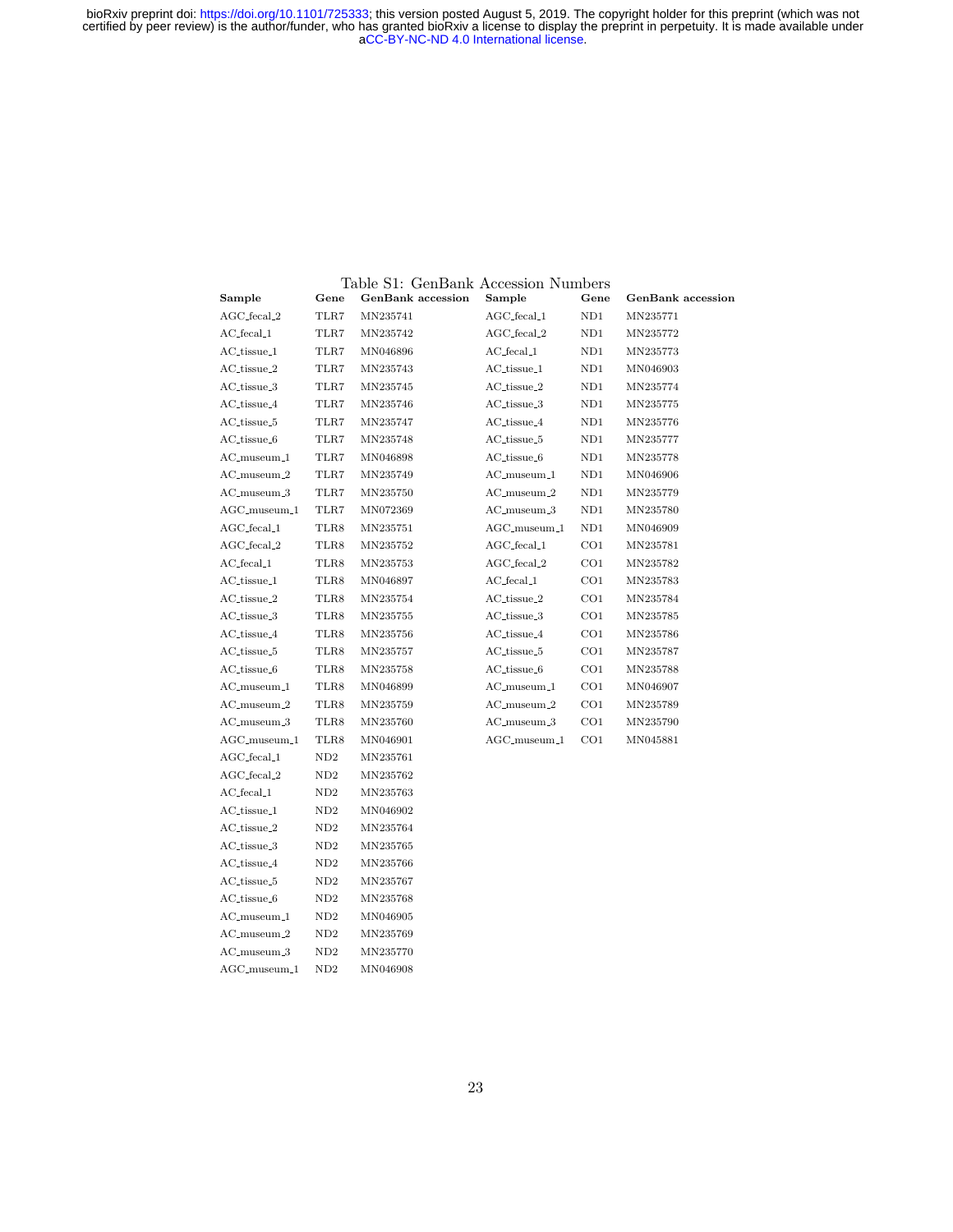Table S2: GenBank Accession numbers for TLR7 and TLR8 sequences and primate YFV susceptibility.

|  |  |  |  |  | <sup>†</sup> This assembly was generated by the DNA Zoo team in collaboration with Jessica Alfoldi, |  |  |
|--|--|--|--|--|-----------------------------------------------------------------------------------------------------|--|--|
|  |  |  |  |  | Broad Institute, using an early version of DISCOVAR de novo contigger.                              |  |  |

|                        |                                                  |                               | <b>YFV</b> susceptibility       |
|------------------------|--------------------------------------------------|-------------------------------|---------------------------------|
| Species                | <b>TLR7 GenBank Accession</b>                    | <b>TLR8 GenBank Accession</b> | (Bicca-marques & Freitas, 2010) |
| Cebus capucinus        | XM 017508809.1                                   | XM 017508811.1                | Resistant                       |
| Cebus albifrons        |                                                  |                               | Resistant                       |
| Aotus nancymaae        | XM 012435148.1                                   | XM 012435138.2                | Moderate                        |
| Chlorocebus sabaeus    | XM 007991035.1                                   | XM 007991038.1                | Resistant                       |
| Mandrillus leucophaeus | XM 011994858.1                                   | XM 011994857.1                | Resistant                       |
| Pongo pygmaeus         | AB445663.1                                       | AB445670.1                    | Resistant                       |
| Papio anubis           | XM 021932909.1                                   | XM 009197197.3                | Resistant                       |
| Macaca mulatta         | EU204943.1                                       | EU204944.1                    | Resistant                       |
| Gorilla gorilla        | KF321036.1                                       | KF321278.1                    | Resistant                       |
| Pan paniscus           | XM 003805682.2                                   | XM 008973908.2                | Resistant                       |
| Saimiri boliviensis    | $DNAzoo.org^{\dagger}$                           | $DNAzoo.org^{\dagger}$        | Resistant                       |
| Pan troglodytes        | KF321089.1                                       | KF321320.1                    | Resistant                       |
| Callithrix jacchus     | XM 002762618.4                                   | XM 008988948.2                | Moderate                        |
|                        | Variants from SGDP dataset                       |                               |                                 |
| Homo sapiens           | (Mallick et al., 2016) applied to hg19 reference |                               | Moderate                        |
|                        | (1000 Genomes Project Consortium et al., 2015)   |                               |                                 |

Table S3: MapDamage2.0 results for museum samples. Values indicate the difference in C>T substitutions between the sample and the reference at the first 5' position. Values less than 0.01 indicate that level of DNA damage is low.

| Sample            | Output  |
|-------------------|---------|
| $AC$ _museum_1    | 0.00374 |
| $AC$ -museum $-2$ | 0.00480 |
| $AC$ -museum $-3$ | 0.00328 |
| $AGC$ _museum_1   | 0.00485 |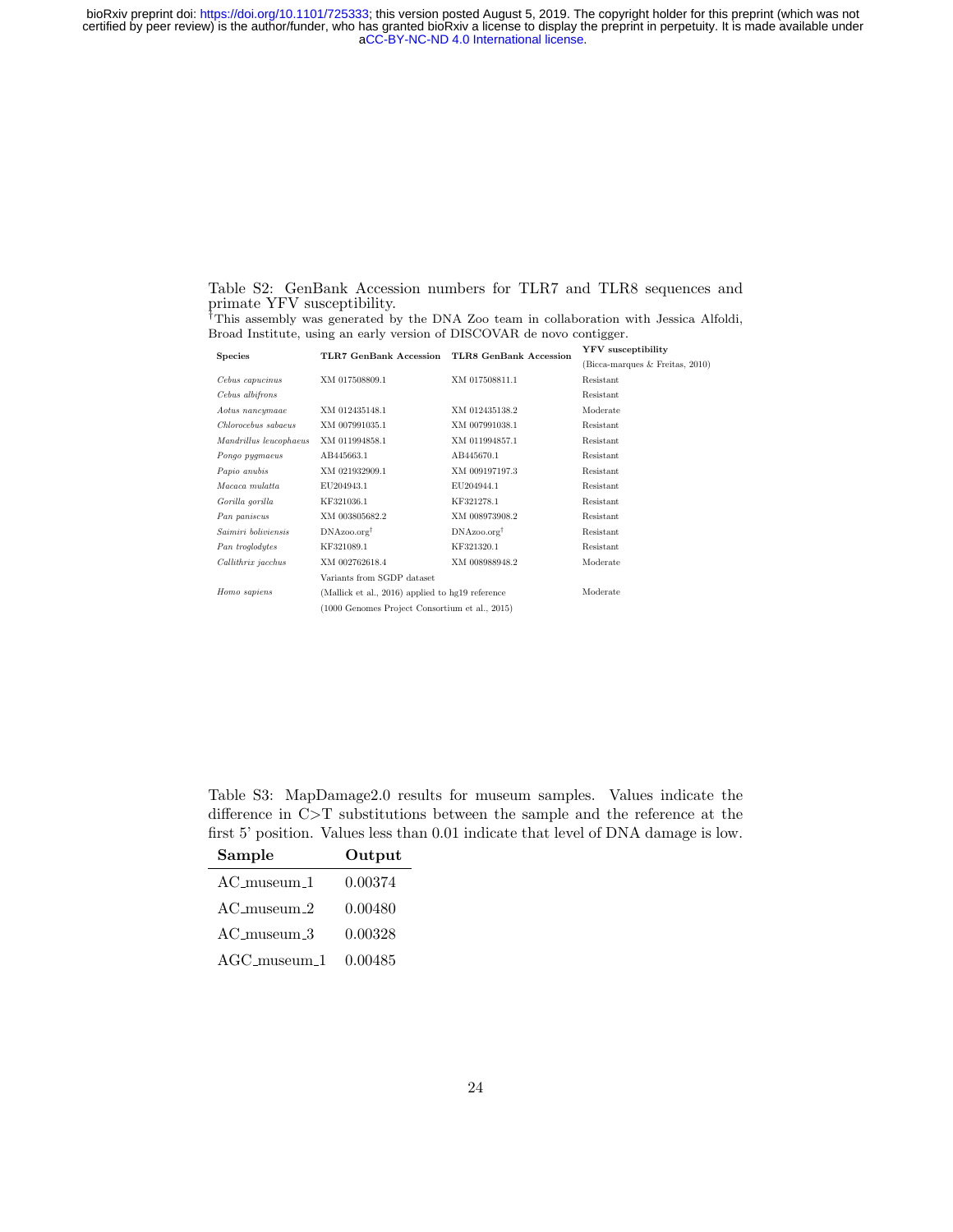> Table S4: DnaSP results for A. caraya variant data. Only sites without missing data included in analysis.

Pop1: AC\_museum\_1, AC\_museum\_2, AC\_museum\_3

Pop2: AC\_tissue\_1, AC\_tissue\_2, AC\_tissue\_3, AC\_tissue\_4, AC\_tissue\_5, AC tissue 6

Pop3: AC\_fecal\_1

| Population_1   | $Pop_2$          | Loci                    | <b>Total Differences</b> | Dxy              |
|----------------|------------------|-------------------------|--------------------------|------------------|
| $\overline{2}$ | $\mathbf{1}$     | TLR7e2                  | $\boldsymbol{0}$         | n/a              |
| $\overline{2}$ | $\sqrt{3}$       | TLR7e2                  | $\boldsymbol{0}$         | n/a              |
| $\mathbf 1$    | $\sqrt{3}$       | TLR7e2                  | $\boldsymbol{0}$         | n/a              |
| $\overline{2}$ | $\mathbf{1}$     | TLR7e3                  | $\boldsymbol{0}$         | $\boldsymbol{0}$ |
| $\,2$          | $\sqrt{3}$       | ${\rm TLR7e3}$          | $\boldsymbol{0}$         | $\boldsymbol{0}$ |
| $\mathbf{1}$   | $\boldsymbol{3}$ | TLR7e3                  | $\boldsymbol{0}$         | $\boldsymbol{0}$ |
| $\overline{2}$ | $\,1$            | $\operatorname{TLR8e2}$ | $\boldsymbol{0}$         | $\boldsymbol{0}$ |
| $\,2$          | $\sqrt{3}$       | $\operatorname{TLR8e2}$ | $\boldsymbol{0}$         | $\boldsymbol{0}$ |
| $\mathbf{1}$   | $\sqrt{3}$       | TLR8e2                  | $\boldsymbol{0}$         | $\boldsymbol{0}$ |
| $\,2$          | $\,1$            | $\operatorname{TLR8e1}$ | $\boldsymbol{0}$         | n/a              |
| $\overline{2}$ | $\sqrt{3}$       | TLR8e1                  | $\boldsymbol{0}$         | n/a              |
| $\mathbf 1$    | $\sqrt{3}$       | TLR8e1                  | $\boldsymbol{0}$         | n/a              |
| $\overline{2}$ | $\,1$            | ${\rm ND2}$             | $\bf 5$                  | $0.0022\,$       |
| $\,2$          | $\sqrt{3}$       | ${\rm ND2}$             | 3                        | 0.0021           |
| $\mathbf{1}$   | 3                | ${\rm ND2}$             | 3                        | $0.0015\,$       |
| $\overline{2}$ | $\mathbf 1$      | ND1                     | $\overline{2}$           | 0.00075          |
| $\,2$          | $\sqrt{3}$       | ND1                     | $\overline{2}$           | 0.00063          |
| $\mathbf 1$    | $\sqrt{3}$       | $\mathrm{ND}1$          | $\mathbf{1}$             | $\, 0.00036\,$   |
| $\,2$          | $\mathbf 1$      | CO1                     | $\boldsymbol{0}$         | $\boldsymbol{0}$ |
| $\overline{2}$ | $\sqrt{3}$       | CO <sub>1</sub>         | $\mathbf{1}$             | $\, 0.00035\,$   |
| $\mathbf{1}$   | 3                | CO <sub>1</sub>         | $\overline{2}$           | 0.000578         |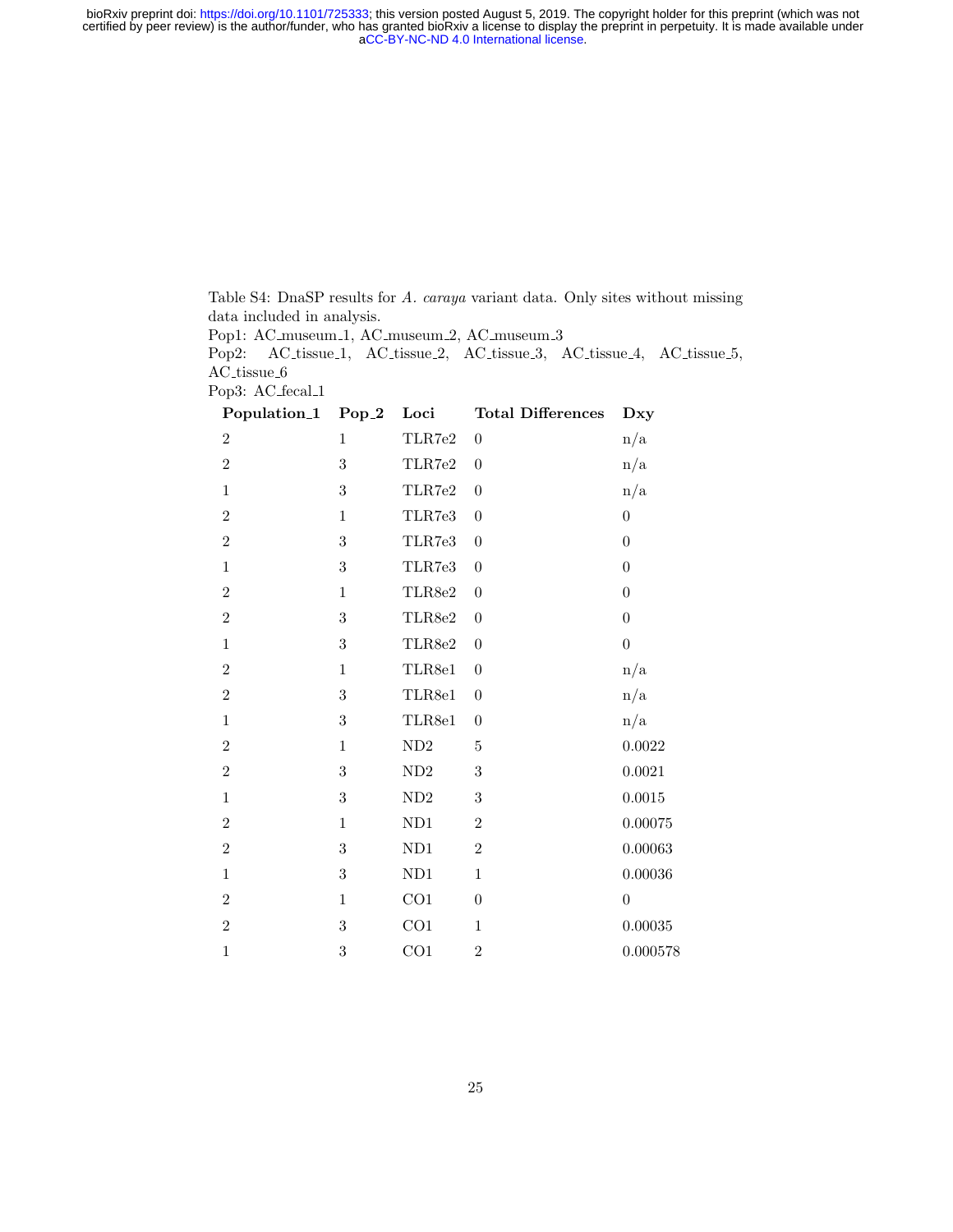certified by peer review) is the author/funder, who has granted bioRxiv a license to display the preprint in perpetuity. It is made available under<br>[aCC-BY-NC-ND 4.0 International license.](http://creativecommons.org/licenses/by-nc-nd/4.0/) bioRxiv preprint doi: [https://doi.org/10.1101/725333;](https://doi.org/10.1101/725333) this version posted August 5, 2019. The copyright holder for this preprint (which was not

> Table S5: DnaSP results for A. guariba clamitans variant data. Only sites without missing data included in analysis.

Pop1: AC\_museum\_1, AC\_museum\_2, AC\_museum\_3

Pop2: AC\_tissue\_1, AC\_tissue\_2, AC\_tissue\_3, AC\_tissue\_4, AC\_tissue\_5, AC\_tissue\_6

Pop3: AC\_fecal\_1

|                |          | Population <sub>1</sub> Pop <sub>-2</sub> Loci Total Differences | Dxy      |
|----------------|----------|------------------------------------------------------------------|----------|
| $\overline{2}$ | TLR7e2 0 |                                                                  | n/a      |
| $\overline{2}$ | TLR7e3 0 |                                                                  | $\theta$ |
| $\overline{2}$ | TLR8e2 0 |                                                                  |          |
| $\overline{2}$ | TLR8e1 0 |                                                                  | n/a      |
| $\overline{2}$ | ND2      | 0                                                                | 0.00082  |
| $\overline{2}$ | ND1      | $\overline{2}$                                                   | 0.0012   |
| $\mathfrak{D}$ | CO1      |                                                                  |          |
|                |          |                                                                  |          |

Table S6: Synonymous variant loci in A. guariba clamitans.

|          |      | Gene Codon Samples with variant: homozygous | Samples with variant: heterozygous |
|----------|------|---------------------------------------------|------------------------------------|
| TLR8 272 |      | AGC_museum_1, AGC_fecal_1, AGC_fecal_2      |                                    |
| TLR8     | 686  | AGC_museum_1, AGC_fecal_1, AGC_fecal_2      |                                    |
| TLR8     | 704  | $AGC$ -museum-1                             | $AGC$ fecal $2$                    |
| TLR8     | -830 | AGC_museum_1, AGC_fecal_1                   |                                    |

Table S7: A. caraya variants: Variant sites in A. caraya samples with functional implications. Codon positions based on protein translation of TLR8, protein reference NP619542.1.<br>
Samples with variant:

|          | Gene Codon Position | Samples with variant: | Samples with variant:<br>Amino acid change $(Y/N)$ | Implications |                                     |
|----------|---------------------|-----------------------|----------------------------------------------------|--------------|-------------------------------------|
|          |                     | homozygous            | heterozygous                                       |              |                                     |
| TLR7 112 |                     | All AC samples        |                                                    | N            |                                     |
| TLR7 137 |                     |                       | AC_tissue_2                                        | N            |                                     |
| TLR7 144 |                     |                       | $AC_$ tissue $2$                                   | N            |                                     |
| TLR7 146 |                     |                       | $AC_t$ tissue $2$                                  | N            |                                     |
| TLR7     | 228                 |                       | AC_tissue_2                                        | Ν            |                                     |
| TLR7     | 241                 |                       | AC_tissue_2                                        | N            | ASP (same as Old World primates) or |
|          |                     |                       |                                                    |              | GLY (same as New World primates)    |
| TLR7     | 860                 | All AC samples        |                                                    | Ν            |                                     |
| TLR8     | 686                 | All AC samples        |                                                    | Ν            |                                     |
| TLR8     | 830                 | All AC samples        |                                                    | Ν            |                                     |
|          |                     |                       |                                                    |              |                                     |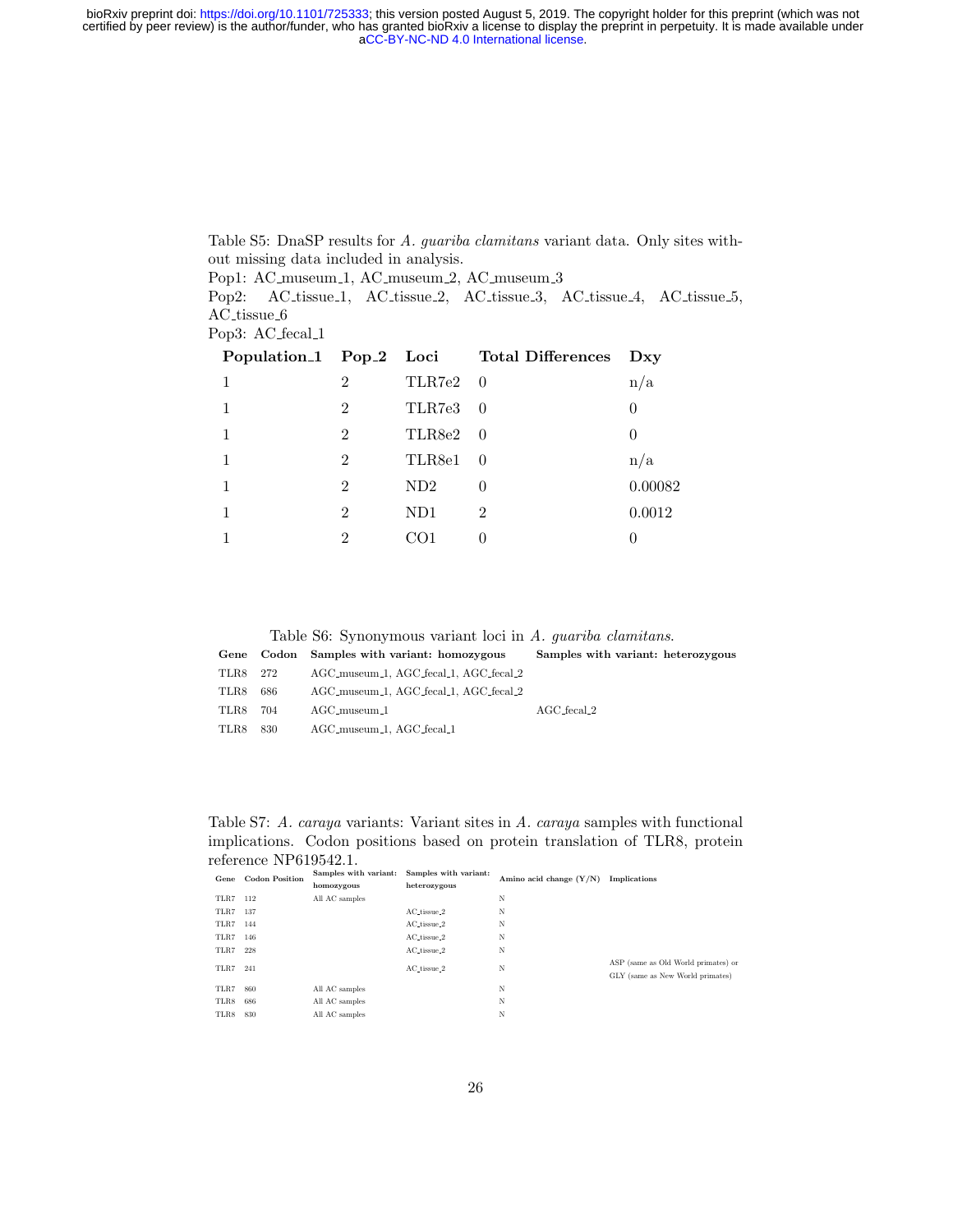# 8 Methods

We processed targeted sequencing results using the following pipeline:

1. Unalign BAM files for AC museum and AGC museum using GATK software (Danecek et al., 2011).

```
java −jar /GATK Resource/picard−tools−1.134/picard.
   jar RevertSam I={input.bam} O={output.
   unaligned bam}
```
2. Convert unaligned BAM files to Fastq format (Quinlan, 2014).

```
bedtools bamtofastq −i {input.unaligned bam} −fq {
   output.fastq}
```
3. Assess fastq quality. Software available at http://www.bioinformatics.babraham.ac.uk/projects/fastqc/

fastqc −o fastqc results sample.fastq

4. Trim fastq reads based on fastq quality results. Software available at https://sourceforge.net/projects/bbmap/

bbduk.sh −Xmx1g in={input.fq} out={output.out fq} ftl  $=10$  ftr=200 minlen=75 mag=20

5. Realign trimmed Fastq files for each sample to AC tissue reference (Li  $\&$ Durbin, 2009; Li et al., 2009).

bwa mem -R @RG\\tID:{id}\\tSM:{id}\\tLB:{id}\\tPU:{id}\\ tPL: {IonPGM} {input.ref} {input.fq} | samtools fixmate −O  $\text{bam} - -$  | samtools sort −0 bam −o {output.bams}

6. Index each BAM file (Li et al., 2009).

samtools index {input}

7. Mark duplicate reads using GATK software (Danecek et al., 2011).

8. Create a consensus VCF based on the BAM files (with duplicate reads marked) of each species (Garrison & Marth, 2012).

java −jar /GATK\ Resource/picard−tools−1.134/picard. jar MarkDuplicates I={input.bam} O={output.bam} M ={output.metrics}